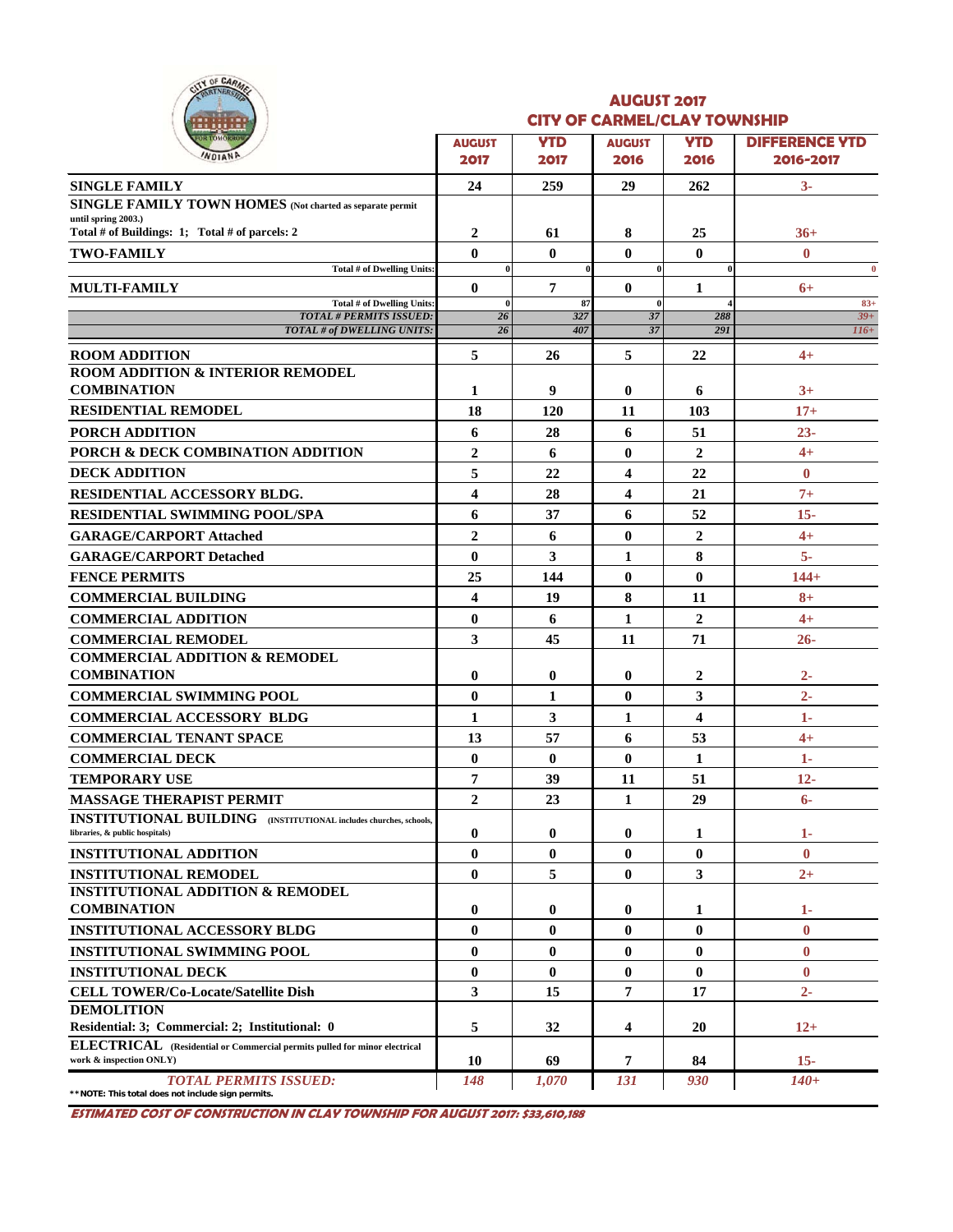## **D.O.C.S. BUILDING & SIGN ACTIVITY AUGUST 2017**

**COMMERCIAL, INSTITUTIONAL, & MULTI-FAMILY - NEW STRUCTURES, ACCESSORY BUILDINGS, ADDITIONS, TENANT FINISHES, REMODELS, POOLS, DECKS (Institutional includes churches, schools & libraries)** 

**Type of Construction \_\_\_ \_\_\_\_\_\_\_\_\_\_\_\_Total Permits Issued** 

#### **PERMITS ISSUED**

| <b>COMMERCIAL NEW BUILDING:</b>                                         |  |
|-------------------------------------------------------------------------|--|
| · Legacy Retail Building A, 7245 E. 146th St.                           |  |
| • Legacy Retail Building B, 7241 E. 146th St.                           |  |
| • Legacy Retail Building C, 7249 E. 146 <sup>th</sup> St.               |  |
| . Sun King Distillery, 351 Monon Blvd.                                  |  |
| <b>COMMERCIAL ACCESSORY STRUCTURE:</b>                                  |  |
| <b>. Center Green Ice Rink, 3 Center Green</b>                          |  |
|                                                                         |  |
| . St. Vincent Sports Performance, 14455 Clay Terrace Blvd. Suites A & B |  |
| $\bullet$ F.C. Tucker, 350 $1^{st}$ Ave. SW                             |  |
| · Indie Coffee Roasters, 220 E. Main St.                                |  |
| · Sub Zero Ice Cream, 111 W. Main St. #130                              |  |
| · Assembly Bioscience, 11711 N. Meridian St. Third Floor                |  |
| · Dr. Yuval Arazi, 12740 Horseferry Rd.                                 |  |
| • AAA, 1438 W. Main St. #105                                            |  |
| . Kopka, Pinkus & Dolin Expansion, 550 Congressional Blvd. #300         |  |
| . Zeta Tau Alpha Fraternity Headquarters, 1036 S. Range Line Rd.        |  |
| . IU Health Meridian Crossing, 11590 N. Meridian St. #610               |  |
| . Liberty Mutual Mothers Room, 350 E. 96th St. 2nd & 3rd Floor          |  |
| • SEP, 4 Center Green #200                                              |  |
| · St. Vincent Indy Heart Center, 10590 N. Meridian St.                  |  |
| · Indigo Bioautomation, 385 City Center Dr. #200                        |  |
| • Village Center Suites, 12749 Meeting House Rd. #100 & #120            |  |
| • Fidelity Investments, 14405 Clay Terrace Blvd. #150                   |  |
| <b>COMMERCIAL CERTIFICATES OF OCCUPANCY ISSUED</b>                      |  |
| <b>COMMERCIAL NEW STRUCTURE:</b>                                        |  |
| . Carmel Drive Self Storage Building 4, 765 W. Carmel Dr.               |  |
| . Carmel Drive Self Storage Building 5, 765 W. Carmel Dr.               |  |
| COMMERCIAL ADDITION:                                                    |  |
| · Delta Faucet Headquarters, 55 E. 111th St.                            |  |
| <b>COMMERCIAL TENANT FINISH / REMODEL:</b>                              |  |
| • Carmel Senior Living, 13390 Illinois St. #297                         |  |
| · IU Health North Pharmacy, 11700 N. Meridian St.                       |  |
| · Target, 10401 N. Michigan Rd.                                         |  |
| • Carmel Tech C & R, 12354 Hancock St.                                  |  |
| · Mamma Mia Gelateria, 836 W. Main St.                                  |  |
| · Starbucks, 1420 W. Main St. Suite A                                   |  |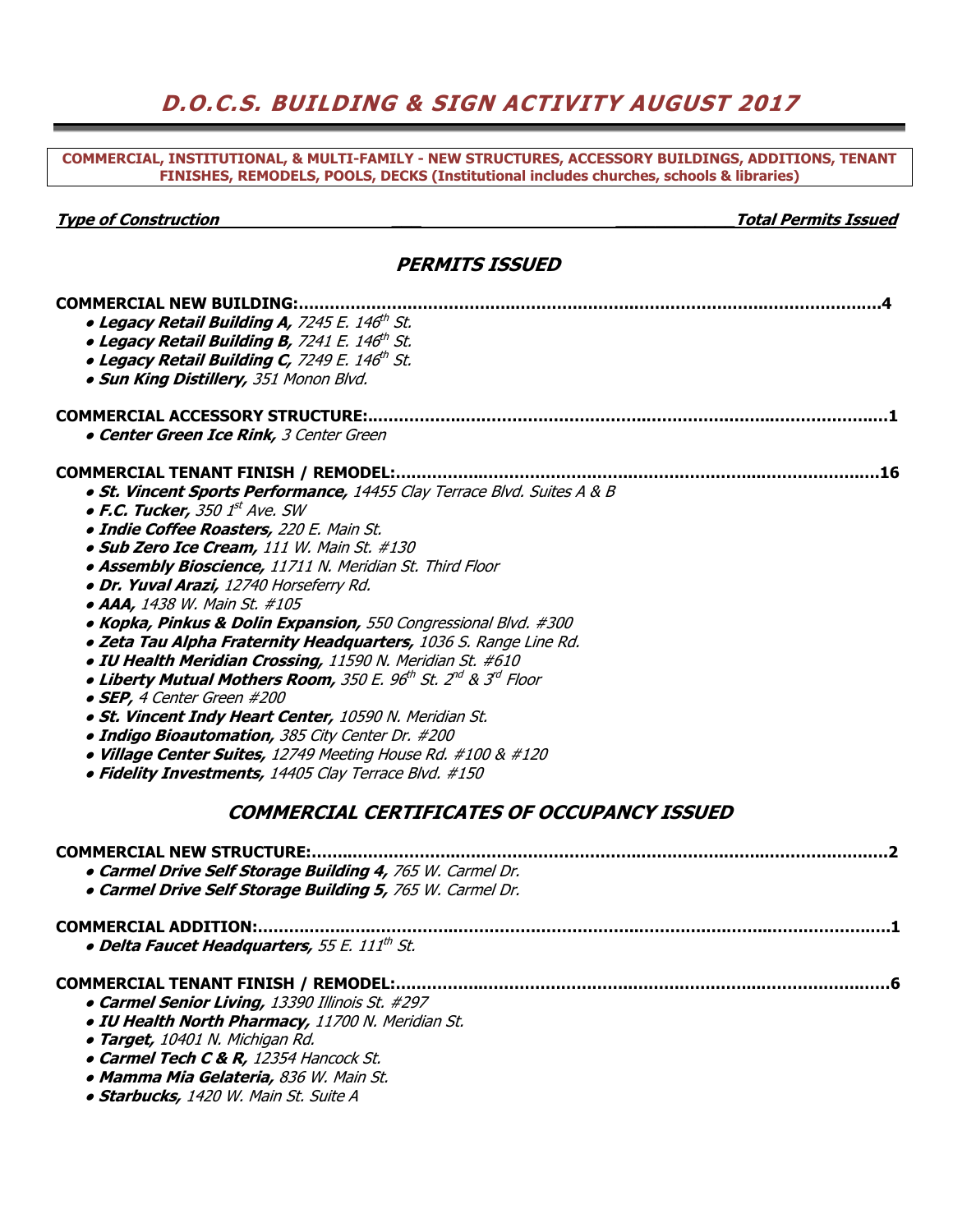# **D.O.C.S. BUILDING & SIGN ACTIVITY AUGUST 2017**

|                                                                                                                                                                                                                                                                                        | <b>AUG 2017</b> | <b>AUG 2016</b> |
|----------------------------------------------------------------------------------------------------------------------------------------------------------------------------------------------------------------------------------------------------------------------------------------|-----------------|-----------------|
| <b>TOTAL BUILDING PERMITS ISSUED:</b> (EXCLUDING Water, Sewer, and Sign Permits)                                                                                                                                                                                                       | 148             | 131             |
| <b>TOTAL FENCE PERMITS ISSUED:</b>                                                                                                                                                                                                                                                     | 25              | --              |
| <b>TOTAL WATER &amp; SEWER PERMITS:</b>                                                                                                                                                                                                                                                | 25              | 30              |
| <b>TOTAL SIGN PERMITS:</b> (JULY not include signs approved for/with the issuance/guidelines of a Temporary Use permit)                                                                                                                                                                | 43              | 28              |
| <b>BUILDING INSPECTIONS PERFORMED:</b>                                                                                                                                                                                                                                                 | 685             | 629             |
| (The # includes inspections by Urban Forestry; but does not include Carmel Fire Dept. or Code Enforcement inspections)<br><b>BUILDING PLAN REVIEWS:</b><br>(As of Feb. 2008: This # includes inspections plan reviews completed by the Building & Code staff for various permit types) | 123             | 106             |
| <b>PUBLIC REQUEST FOR INFORMATION (RFI):</b>                                                                                                                                                                                                                                           | 32              | 45              |

## **D.O.C.S. NEWS AND NOTES AUGUST 2017**

**● Nick Mishler attended the National Flood Insurance Program's Community Rating System training August 22-25 in downtown Indianapolis.**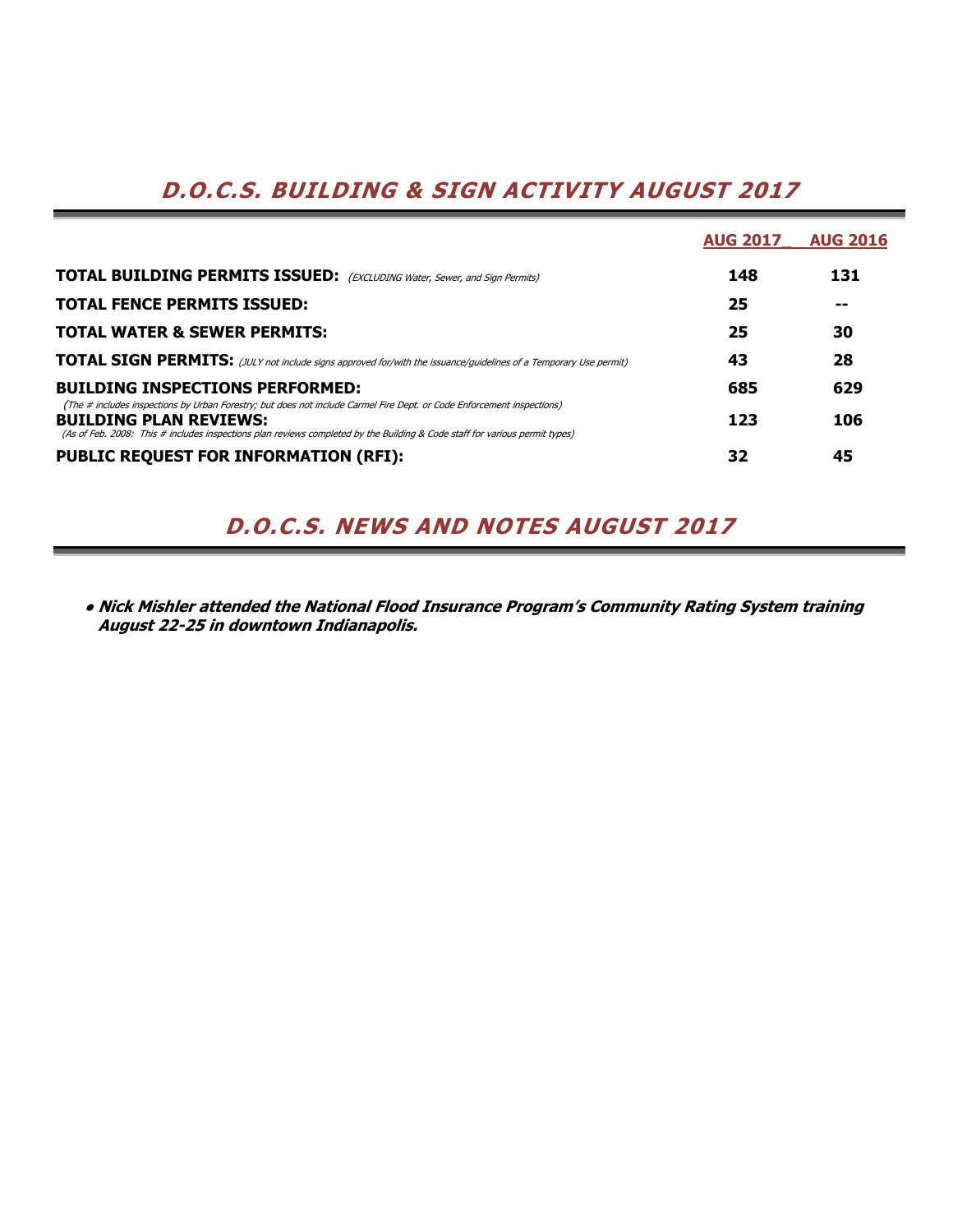## **D.O.C.S. CODE ENFORCEMENT ACTIVITY AUGUST 2017**

#### **CODE ENFORCEMENT TASK REPORT SUMMARY FOR AUGUST 2017**

| <b>COMPLAINTS RECEIVED</b><br>FMAIL<br>"MY CARMEL" APP<br><b>PHONF</b><br>REFERRAL<br><b>STAFF</b><br><b>WALK-IN</b>  | <b>TOTAL:</b><br>5<br>10<br>20<br>15<br>0 | <b>INSPECTION STATISTICS</b><br><b>NEW CASES</b><br>INITIAL INSPECTIONS<br>ABATFMFNT<br>INITIAL VIOLATION NOTICE<br><b>RE-INSPECTIONS</b><br><b>CLOSED CASES</b> |                               | <b>TOTAL:</b><br>51<br>46<br>6<br>9<br>52<br>38 |
|-----------------------------------------------------------------------------------------------------------------------|-------------------------------------------|------------------------------------------------------------------------------------------------------------------------------------------------------------------|-------------------------------|-------------------------------------------------|
| <b>INSPECTIONS BY AREA</b><br><b>NEW CASES</b><br>INITIAL INSPECTIONS<br><b>RE-INSPECTIONS</b><br><b>CLOSED CASES</b> | <b>WEST</b><br>13<br>8<br>20<br>9         | <b>CENTRAL</b><br>25<br>24<br>18<br>17                                                                                                                           | <b>EAST</b><br>13<br>14<br>14 | <b>TOTAL:</b><br>51<br>46<br>52<br>38           |

#### **CODE ENFORCEMENT MONTHLY REPORT FOR AUGUST 2017**

| <b>TYPE OF COMPLAINT/VIOLATION</b> | <b>NEW CASES</b> | <b>TYPE OF COMPLAINT/VIOLATION</b>  | <b>NEW CASES</b> |
|------------------------------------|------------------|-------------------------------------|------------------|
| BUILDING CODE VIOLATIONS           |                  | PROPERTY MAINTENANCE                | 6                |
| <b>COMMERCIAL VEHICLE</b>          |                  | RECREATIONAL VEHICLE                |                  |
| <b>DUMPSTER</b>                    | 0                | RIGHT-OF-WAY OBSTRUCTION            | 0                |
| <b>FARM ANIMALS</b>                | 0                | <b>SIDEWALK</b>                     | 0                |
| <b>FENCE VIOLATION</b>             |                  | <b>SIGNS</b>                        | 86               |
| <b>GRASS OR WEEDS</b>              | 11               | <b>TRASH/DEBRIS</b>                 |                  |
| <b>HOME OCCUPATION</b>             | 4                | UNSAFE BUILDING                     |                  |
| <b>NOISE REGULATIONS</b>           |                  | VEHICLE ON DISPLAY, ON LAWN OR JUNK |                  |
| OPEN AND ABANDONED                 | 0                | ZONING USE VIOLATIONS               |                  |
| OUTDOOR STORAGE                    | 0                | <b>OTHER</b>                        | 0                |
| PARKING IN LAWN/GREENBELT          |                  | <b>TOTAL</b>                        | 132              |
|                                    |                  |                                     |                  |

#### **FORECLOSURE MONITORING SUMMARY FOR AUGUST 2017**

| <b>COMPLAINTS RECEIVED</b> | <b>TOTAL:</b> |
|----------------------------|---------------|
| NEW CASES                  |               |
| INITIAL INSPECTIONS        | 5             |
| ABATEMENT                  | O             |
| INITIAL VIOLATION NOTICE   | $\mathcal{P}$ |
| <b>RE-INSPECTIONS</b>      | 33            |
| CLOSED CASES               | 3             |

| <b>FORECLOSURE STATISTICS</b> | <b>WEST</b> | <b>CENTRAL</b> | <b>EAST</b> | <b>TOTAL:</b> |
|-------------------------------|-------------|----------------|-------------|---------------|
| NEW CASES                     |             |                |             |               |
| INITIAL INSPECTIONS           |             |                |             | ∽             |
| RE-INSPECTIONS                |             | 4              |             | 33            |
| <b>CLOSED CASES</b>           |             |                |             |               |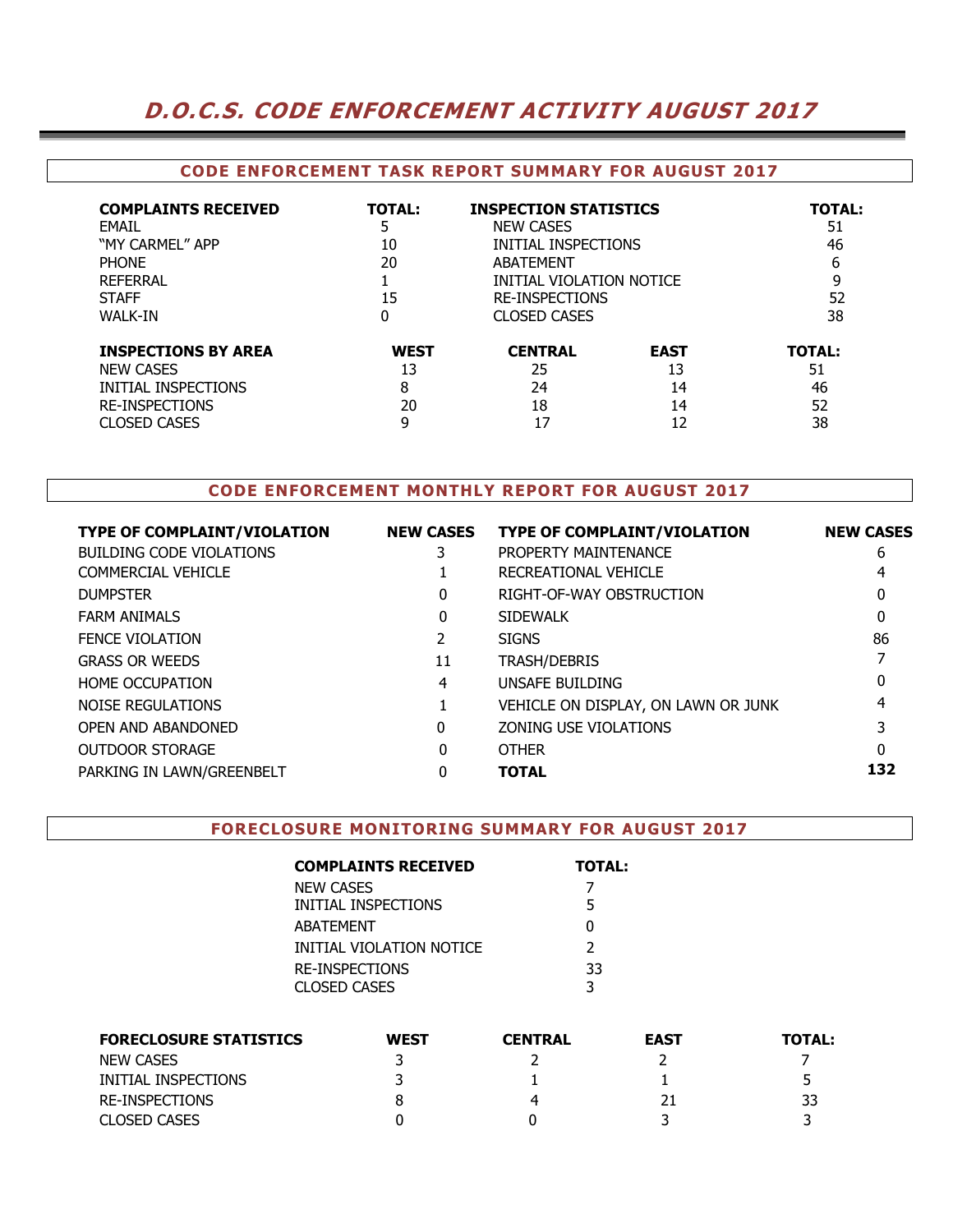#### DEPARTMENT OF COMMUNITY SERVICES INCOME REPORT AUGUST 1-31, 2017



| <b>TRANSACTION TYPE:</b>                                                                                                                                                       | <b>TRANSACTIONS:</b> | <b>TRANSACTIONS:</b>               |
|--------------------------------------------------------------------------------------------------------------------------------------------------------------------------------|----------------------|------------------------------------|
| <b>BUILDING PERMITS:</b> [Building permits includes the fee for full Certificate of Occupancy (C/O) or Substantial<br>Completion (C.S.C.) that will be issued, when required.] | 93                   | \$<br>112,138.26                   |
| <b>DEMOLITION PERMITS:</b>                                                                                                                                                     | 3                    | \$<br>1,385.00                     |
| ELECTRICAL PERMITS: (Separate electrical/meter inspections-no other work being done.)                                                                                          | 5                    | \$<br>477.00                       |
| <b>LATE FEES:</b>                                                                                                                                                              | 1                    | \$<br>1,044.00                     |
| <b>MASSAGE THERAPIST PERMITS/RENEWALS:</b>                                                                                                                                     | 3                    | \$<br>60.00                        |
| RE-INSPECTION, ADDITIONAL INSPECTION, AND/OR TEMPORARY C/O /                                                                                                                   | 53                   | \$<br>6,467.00                     |
| C.S.C. FEES:                                                                                                                                                                   |                      |                                    |
| PLAN AMENDMENT: (COMMERCIAL/INSTITUTIONAL)                                                                                                                                     | 0                    | \$                                 |
| PLAN AMENDMENT: (RESIDENTIAL)                                                                                                                                                  | 2                    | \$<br>713.40                       |
| <b>SPECIAL EVENT PERMITS:</b>                                                                                                                                                  | 4                    | \$<br>1,069.00                     |
| <b>TEMPORARY USE PERMITS/EXTENSIONS:</b>                                                                                                                                       | 0                    | \$                                 |
| <b>APPEALS:</b>                                                                                                                                                                | 0                    | \$                                 |
| <b>DUPLICATE PLACARDS:</b>                                                                                                                                                     | 3                    | \$<br>57.00                        |
| <b>FENCE PERMITS:</b>                                                                                                                                                          | 22                   | \$<br>1,100.00                     |
| <b>FENCE LIABILITY WAIVER:</b>                                                                                                                                                 | 21                   | \$<br>553.00                       |
| <b>ABATEMENT:</b>                                                                                                                                                              | $\mathbf 0$          | \$                                 |
| ADLS:                                                                                                                                                                          | 0                    | \$<br>٠                            |
| <b>ADLS AMENDMENT:</b>                                                                                                                                                         | $\Omega$             | \$<br>$\overline{\phantom{0}}$     |
| <b>COMMITMENT AMENDMENT:</b>                                                                                                                                                   | 0                    | \$                                 |
| <b>DEVELOPMENT PLAN:</b>                                                                                                                                                       | 0                    | \$<br>٠                            |
| <b>DEVELOPMENT PLAN AMENDMENT:</b>                                                                                                                                             | 0                    | \$                                 |
| <b>HPR REVIEW:</b>                                                                                                                                                             |                      | -                                  |
|                                                                                                                                                                                | 0                    | \$<br>-                            |
| <b>ORDINANCE AMENDMENT:</b>                                                                                                                                                    | 0                    | \$<br>$\overline{\phantom{a}}$     |
| <b>PLAT VACATE:</b>                                                                                                                                                            | 0                    | \$<br>$\overline{a}$               |
| <b>PRIMARY PLAT:</b>                                                                                                                                                           | 0                    | \$                                 |
| <b>PRIMARY PLAT AMENDMENT:</b>                                                                                                                                                 | 0                    | \$<br>$\qquad \qquad \blacksquare$ |
| <b>PUD ORDINANCES:</b>                                                                                                                                                         | 0                    | \$<br>L.                           |
| <b>REZONE:</b>                                                                                                                                                                 | 0                    | \$<br>-                            |
| <b>SDR SITE PLAN REVIEW:</b>                                                                                                                                                   | 0                    | \$<br>-                            |
| <b>SECONDARY PLAT/REPLAT:</b>                                                                                                                                                  | $\Omega$             | \$                                 |
| <b>SUBDIVISION WAIVER:</b>                                                                                                                                                     | 0                    | \$                                 |
| <b>MISC. ZONING WAIVER:</b>                                                                                                                                                    | 3                    | \$<br>303.00                       |
| <b>TAC ONLY:</b>                                                                                                                                                               | $\Omega$             | \$                                 |
| <b>DEVELOPMENT STANDARDS VARIANCE:</b>                                                                                                                                         | 2                    | \$<br>3,898.00                     |
| <b>HEARING OFFICER REVIEW:</b>                                                                                                                                                 | 3                    | \$<br>612.00                       |
| <b>SPECIAL EXCEPTION VARIANCE:</b>                                                                                                                                             | 0                    | \$                                 |
| <b>SPECIAL USES: (Includes Special Use Amendments)</b>                                                                                                                         | 0                    | \$                                 |
| <b>USE VARIANCE:</b>                                                                                                                                                           | 1                    | \$<br>1,421.14                     |
| <b>SIGN PERMITS:</b>                                                                                                                                                           | 19                   | \$<br>6,419.21                     |
| <b>ZONING DETAILS/LETTER:</b>                                                                                                                                                  | 0                    | \$                                 |
| PARK & RECREATION IMPACT FEE: (PRIF)                                                                                                                                           | 25                   | \$<br>61,425.00                    |
| TOTALS:                                                                                                                                                                        |                      |                                    |
| <b>GENERAL FUND #101:</b>                                                                                                                                                      |                      | \$<br>137,717.01                   |
| PRIF ACCOUNT # 106:                                                                                                                                                            |                      | \$<br>61,425.00                    |
| <b>UTILITY FEES: (Sewer/Water permits)</b>                                                                                                                                     |                      | \$<br>97,628.00                    |
| <b>TOTAL DEPOSIT:</b>                                                                                                                                                          |                      | \$<br>296,770.01                   |
| Last Month's General Fund Deposit:                                                                                                                                             |                      | \$<br>165,809.34                   |
| Last Month's Total Deposit:                                                                                                                                                    |                      | \$<br>354,506.34                   |

**NOTE: Receipts were deposited for 23 business days this month.**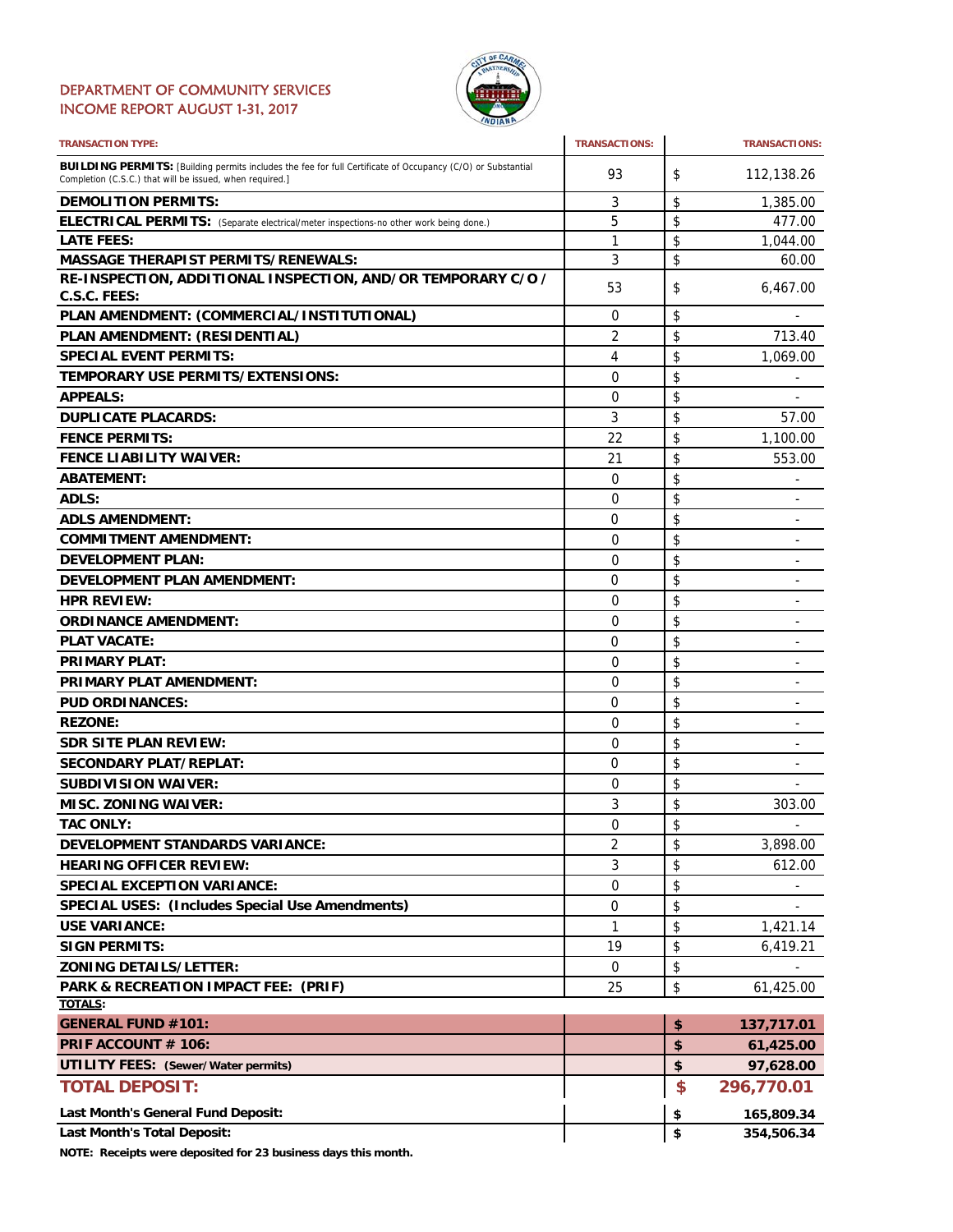| Issue<br>Date | Status | Permit<br>NO. |     | Subdiv Name                        | <b>Property Address</b>              | Permit Type Description               | Estimated<br>Cost of<br>Construction | Sq Ft    | <b>Contractor Name</b>                               | <b>Contractor Address</b> | Cont.City           | Cont.<br>State | Cont.<br>Zip | Cont.Phone       | Propety Owner (as listed<br>per applicant) | Owner Adrs                     | Owner City          | Owner<br>State      | Owner<br>Zip |
|---------------|--------|---------------|-----|------------------------------------|--------------------------------------|---------------------------------------|--------------------------------------|----------|------------------------------------------------------|---------------------------|---------------------|----------------|--------------|------------------|--------------------------------------------|--------------------------------|---------------------|---------------------|--------------|
| 08/01/17      |        | 7070117       |     | SPRINGMILL STREAMS                 | <b>686 NOTTINGHAM CT</b>             | RESIDENTIAL REMODEL                   | \$100,000                            | 250      | THE HOME WRIGHT, LLC                                 | P.O. BOX 585              | <b>ARMEL</b>        |                | 46082        | (317) 223-3070   | <b>JOOCK, RANDY &amp; AMY</b>              | 686 NOTTINGHAM CT              | CARMEL              |                     | 46032        |
|               |        | 17070126      |     |                                    | 1451 E 96 ST - CELL TOWER            | COMMERCIAL CELL TOWER                 | \$9,000                              | 10       | <b>CROWN CASTLE</b>                                  | 9045 RIVER RD #425        | <b>INDIANAPOLIS</b> |                | 46240        | (317) 249-2028   | <b>ROWN CASTLE</b>                         | 9045 RIVER RD #425             | <b>INDIANAPOLIS</b> |                     | 46240        |
|               |        | 7070148       |     | BONBAR AT MONON LAKE               | 1065 SERENITY CT                     | RESIDENTIAL SINGLE FAMILY DWELLING    | \$322,990                            | 3.170    | M/I HOMES                                            | 3500 KEYSTONE CROSSING    | NDIANAPOLIS         |                | 46240        | (317) 255-9900   | <b>I/I HOMES</b>                           | <b>3500 KEYSTONE CROSSING</b>  | <b>NDIANAPOLIS</b>  |                     | 46240        |
|               |        | 7070163       |     |                                    | 931 N RANGE LINE RD - CELL TOWER     | <b>COMMERCIAL CELL TOWER</b>          | \$10,000                             | 25       | PINNACLE TOWERS ACQUISITION                          | 9045 RIVER RD #425        | <b>NDIANAPOLIS</b>  |                | 46240        | (317) 249-2028   | <b>ITY OF CARMEL</b>                       | 901 N RANGE LINE               |                     |                     |              |
|               |        | 17070168      |     | RIDGE AT HAYDEN RUN. THE           | 2984 DA VINCI DR                     | RESIDENTIAL SWIMMING POOL             | \$47,000                             | 897      | BURTON POOLS, LLC                                    | 800 MAIN ST               | AFAYETTE            |                | 47902        | (765) 420-0481   | ALLE, JULIO CESAR                          | 2984 DA VINCI DR               | CARMEI              |                     | 46074        |
|               |        | 17070183      |     |                                    | 3130 E 96TH ST                       | <b>EMPORARY USE SPECIAL EVENT</b>     | \$0                                  | $\Omega$ | TOM WOOD FORD. INC.                                  | 3130 E. 96TH ST           | CARMEL              |                | 46240        | (317) 846-4241   | TOM WOOD REAL ESTATE TRUST                 | 3473 E 96TH ST, INDIANAPOLIS I | CARMEI              |                     |              |
|               |        | 7070190       |     |                                    | 1850 PINE VALLEY DR                  | RESIDENTIAL ADDITION-ROOM(S)          | \$65,000                             | 500      | <b>GRANDE CONSTRUCTION, LLC</b>                      | 6120 PROSPECT ST          | <b>INDIANAPOLIS</b> |                | 46203        | (317) 418-7107   | <b>HILLMAN, TODD &amp; DARA</b>            | 1850 PINE VALLY RD             | CARMEI              |                     | 46032        |
|               |        | 17070202      |     | <b>GRAY OAKS</b>                   | 4728 GRAY OAKS DRIVE                 | FENCE PERMIT/INSPECTION               | \$0                                  | $\Omega$ | BULLSEYE FENCE DESIGN INC.                           | <b>PO BOX 941</b>         | NOBLESVILLE         |                | 46061-0941   | (317) 774-0197   | <b>PERDUE, NATHAN &amp; ANNE</b>           | 626 LOCKERBIE PLACE            | CARMEI              |                     | 46032        |
| 08/02/17      |        | 17070098      |     | <b>MOHAWK CROSSING</b>             | 4904 ROCKNE CIR                      | RESIDENTIAL ADDITION-ROOM(S)          | \$65,000                             | 554      | KAIL & ASSOCIATES                                    | 19940 JAMES RD            | NOBLESVILLE         |                | 46062        | (317) 557-5526   | EIFER, RICHARD & CAROL                     | 13040 CRICKLEWOOD CT           | CARMEI              |                     | 46033        |
|               |        | 1707011       |     |                                    | 7245 E 146TH ST                      | COMMERCIAL NEW STRUCTURE              | \$1,437,751                          | 12,860   | FELDERMAN DESIGN BUILD                               | 5644 COVENTRY LN          | <b>FORT WAYNE</b>   |                | 46804        | (260) 434-4000   | IN TIN LLC                                 | PO BOX 370                     | <b>MCLEAN</b>       | <b>VA</b>           | 22101        |
|               |        | 17070113      |     |                                    | 7241 F 146TH ST                      | COMMERCIAL NEW STRUCTURE              | \$437.751                            | 3.100    | FELDERMAN DESIGN BUILD                               | 5644 COVENTRY LN          | FORT WAYNE          |                | 46804        | $(260)$ 434-4000 | IN TIN LLC                                 | PO BOX 370                     | MCLEAN              | $\mathcal{U}\Delta$ | 22101        |
|               |        | 17070114      |     |                                    | 7249 E 146TH ST                      | COMMERCIAL NEW STRUCTURE              | \$437,751                            | 3.100    | FELDERMAN DESIGN BUILD                               | 5644 COVENTRY LN          | FORT WAYNE          |                | 46804        | (260) 434-4000   | IN TIN LLC                                 | <b>PO BOX 370</b>              | <b>MCLEAN</b>       | <b>VA</b>           | 22101        |
|               |        | 7070177       |     | <b>BONBAR AT MONON LAKE</b>        | 10131 SOLACE LN                      | RESIDENTIAL SINGLE FAMILY DWELLING    | \$344,005                            | 4.594    | M/I HOMES                                            | 8500 KEYSTONE CROSSING    | <b>INDIANAPOLIS</b> |                | 46240        | (317) 255-9900   | <b>I/I HOMES</b>                           | 8500 KEYSTONE CROSSING STE 590 | <b>INDIANAPOLIS</b> |                     | 46240        |
|               |        | 17070198      | 450 | VILLAGE OF WESTCLAY                | 2191 GREENCROFT ST                   | FENCE PERMIT/INSPECTION               | \$0                                  | $\Omega$ | BULLSEYE FENCE DESIGN INC.                           | <b>PO BOX 941</b>         | NOBLESVILLE         |                | 46061-0941   | (317) 774-0197   | CROSS, BENJAMIN & SARAH                    | 2191 GREENCROFT ST             | CARMEL              |                     | 46032        |
|               |        | 17070199      |     | <b>WALDEN POND</b>                 | 9999 FRANKLIN CT                     | FENCE PERMIT/INSPECTION               | \$0                                  | $\Omega$ | AMERIFENCE                                           | 4340 HULL STREET          | <b>INDIANAPOLIS</b> |                | 46226        |                  | BERKE, BARBARA                             | 9999 FRANKLIN CT               | <b>NDIANAPOLIS</b>  |                     | 46280        |
|               |        | 7070206       |     | <b>BROOKSTONE PARK OF CARMEL</b>   | 14474 BALDWIN LN                     | FENCE PERMIT/INSPECTION               | \$0                                  | $\Omega$ | GLIDDEN FENCE CO, INC                                | <b>PO BOX 481</b>         | <b>NESTFIELD</b>    |                | 46074        | (317) 867-5140   | APOLSKI, STEVEN & TAMIKA                   | 14474 BALDWIN LANE             | CARMEL              |                     | 46032        |
|               |        | 7080004       | 154 | COOL CREEK NORTH                   | 1254 LINDEN LN                       | ELECTRICAL PERMIT/INSPECTION          | \$0                                  | $\Omega$ | MISTER SPARKY                                        | 5561 W. 74TH ST           | <b>INDIANAPOLIS</b> |                | 46268        | (317) 874-8748   | ERRY, JENNIFER                             | 1254 LINDEN LN                 | CARMEL              |                     | 46033        |
|               |        | 7080013       |     | RIDGE AT THE LEGACY, THE           | 14528 INTEGRITY CT                   | FENCE PERMIT/INSPECTION               | \$0                                  | $\Omega$ | <b>BACKYARD PRODUCTS</b>                             | 6511 S ST RD 67           | PENDLETON           |                | 46064        |                  | <b>RIC SIMONSEN</b>                        | 4528 INTEGRITY CT              | CARMEL              |                     | 46033        |
| 08/03/17      |        | 7070062       |     | <b>WESTMONT</b>                    | 1834 ALBANIAN DR                     | RESIDENTIAL REMODEL                   | \$5,000                              | 567      | CLOUSE, DUANE A., JR                                 | <b>834 ALBANIAN DR</b>    | CARMEL              |                | 46032        |                  | LOUSE, DUANE A., JR                        | 1834 ALBANIAN DR               | ARMEL               |                     | 46032        |
|               |        | 7070130       |     | VILLAGE OF WESTCLAY                | 13139 BROAD ST                       | RESIDENTIAL SINGLE FAMILY DWELLING    | \$375,000                            | 6.539    | CARSON, MATTHEW & ANDREA                             | 13690 FALCON WAY          | <b>MCCORDSVILLE</b> |                | 46055        |                  | ARSON, MATTHEW & ANDREA                    | 13690 FALCON WAY               | <b>ACCORDSVILLE</b> |                     | 46055        |
|               |        | 7070142       |     |                                    | 14455 CLAY TERRACE BLVD SUITES A & B | <b>COMMERCIAL REMODEL</b>             | \$1,174,787                          | 13.608   | TURNER CONSTRUCTION CO.                              | 733 S WEST ST #200        | <b>INDIANAPOLIS</b> |                | 46225        | 317) 829-7600    | CLAY TERRACE PARTNERS LLC                  | 14390 CLAY TERRACE BLVD, #165  | CARMEI              |                     | 46032        |
|               |        | 7070188       |     |                                    | 631 N RANGE LINE RD                  | RESIDENTIAL REMODEL                   | \$100,000                            | 1.511    | DUNVILLE & ASSOCIATES                                | 9801 FALL CREEK RD #319   | <b>NDIANAPOLIS</b>  |                | 46256        | (317) 826-9666   | VILFONG, JENNIFER                          | 1001 E MAIN ST                 | CARMEL              |                     | 46033        |
|               |        | 7080027       |     | PARKSIDE VILLAGE                   | 12745 CRESCENT DR                    | FLECTRICAL PERMIT/INSPECTION          | SO.                                  | $\Omega$ | AARONS ELECTRICAL                                    | 6648 E 171ST ST           | <b>VOBLESVILLE</b>  |                | 46062        | (317) 441-2957   | MILLER, REBECCA & RUTHROTH.                | 12745 CRESCENT DR              | CARMEL              |                     | 46032        |
|               |        | 7080028       |     | <b>COOL CREEK ESTATES</b>          | 1317 COOL CREEK DR                   | ELECTRICAL PERMIT/INSPECTION          | \$0                                  | $\Omega$ | PRISTINE ELECTRIC LLC                                | 2862 E 625 N              | GREENFIELD          |                | 46140        | 317) 797-8175    | AMPBELL, CHRIS & JULIE                     | 1317 COOL CREEK DR             | CARMEI              |                     | 46033        |
|               |        | 7080029       |     | RIDGE AT THE LEGACY. THE           | 6724 BRAUER CT                       | FENCE PERMIT/INSPECTION               | SO                                   |          | AMERIFENCE                                           | 4340 HULL STREET          | <b>INDIANAPOLIS</b> |                | 46226        |                  | <b>EAN TOOMEY</b>                          | 6724 BRAUER COURT              | CARMEI              |                     | 46033        |
| 08/04/17      |        | 17070102      |     |                                    | 350 1ST AVE SW                       | COMMERCIAL TENANT FINISH              | \$636,000                            | 13.427   | <b>FAWILHELM</b>                                     | 3914 PROSPECT ST          | <b>INDIANAPOLIS</b> |                | 46203        | (317) 359-5411   | <b><i>INDTOWN EAST BLOCK I LLC</i></b>     | 55 MONUMENT CIRCLE #450        | <b>INDIANAPOLIS</b> |                     | 46204        |
|               |        | 7070175       |     | <b>WINDSOR GROVE</b>               | 10547 NOMA CT                        | RESIDENTIAL SINGLE FAMILY DWELLING    | \$700,000                            | 10.228   | KSM HOMES, LLC                                       | 3237 WHISPERING PINES     | <b>ARMEL</b>        |                | 46032        | (317) 450-2317   | ZHU, KUI & XIAOPING LIU                    | 2572 DAWN RIDGE DR             | CARMEL              |                     | 46074        |
| 08/07/17      |        | 7070186       |     | <b>ASHTON</b>                      | 14534 DOVER DR                       | RESIDENTIAL REMODEL                   | \$33,390                             | 871      | CMH BUILDERS, INC                                    | 8847 COMMERCE PARK PI     | NDIANAPOLIS         |                | 46268        | (317) 714-6536   | LKINS, RYAN & MALLORY                      | 4534 DOVER DR                  | CARMEL              |                     | 46033        |
|               |        | 17070187      |     | <b>HUNTINGTON CHASE</b>            | 11583 SUTTON PLACE DR                | RESIDENTIAL REMODEI                   | \$56,936                             | 822      | CMH BUILDERS, INC                                    | 8847 COMMERCE PARK P      | NDIANAPOLIS         |                | 46268        | (317) 714-6536   | UTCHER, DAN & KAREN                        | 11583 SUTTON PLACE DR E        | CARME               |                     | 46032        |
|               |        | 7070191       |     |                                    | 35 PINE VALLEY DR                    | RESIDENTIAL ATTACHED GARAGE OR CARPOR | \$36,000                             | 480      | PHELPS & SONS CONSTRUCTION 22 SHERRY CT              |                           | CARMEL              |                | 46032        | (317) 502-0196   | <b>ENDALL, SCOTT</b>                       | 35 PINE VALLEY DR              | CARMEL              |                     | 46032        |
|               |        | 17070194      |     | <b>OVERBROOK FARMS</b>             | 14430 OVERBROOK DR                   | RESIDENTIAL SINGLE FAMILY DWELLING    | \$408,767                            | 7.504    | <b>FISCHER HOMES</b>                                 | 6602 E. 75TH ST STE 400   | <b>INDIANAPOLIS</b> |                | 46250        | (317) 348-2500   | <b>ISCHER HOMES</b>                        | 6602 E. 75TH ST STE 400        | <b>INDIANAPOLIS</b> |                     | 46250        |
| 08/08/17      |        | 17070061      |     |                                    | 220 E MAIN ST                        | COMMERCIAL TENANT FINISH              | \$200,000                            | 1.256    | <b>BBG CONSTRUCTION</b>                              | 15034 DECLARATION DF      | <b>NESTFIELD</b>    |                | 46074        | (317) 250-8522   | <b>ICANDREWS, DIANE</b>                    | 220 E MAIN ST                  | CARMEI              |                     | 46032        |
|               |        | 7070099       |     | <b>BAYHILL AT WATERSTONE</b>       | 12427 BAYHILL DF                     | RESIDENTIAL ADDITION-ROOM(S)          | \$130,000                            | 435      | KAIL & ASSOCIATES                                    | 19940 JAMES RD            | NOBLESVILLE         |                | 46062        | (317) 557-5526   | <b>BASS, CHARLES</b>                       | 12427 BAYHILL DR               | CARMEI              |                     | 46032        |
|               |        | 17070173      |     | <b>JACKSON'S GRANT ON WILLIAMS</b> | C 12246 AMS RUN                      | RESIDENTIAL SINGLE FAMILY DWELLING    | \$617,100                            | 7.821    | DREES HOMES                                          | 900 E 96TH ST             | <b>INDIANAPOLIS</b> |                | 46270        |                  | OREES PREMIER HOMES                        | 900 E 96TH ST                  | <b>INDIANAPOLIS</b> |                     | 46240        |
|               |        | 17070180      |     | <b>SPRING RUN ESTATES</b>          | 1764 BURNING TREE LN                 | RESIDENTIAL REMODE                    | \$300,000                            | 8.082    | CUSTOM LIVING INC                                    | 5335 WINTHROP AVE         | <b>INDIANAPOLIS</b> |                | 46220        | (317) 626-7393   | LAYMAN, BRENT AND SARAH                    | 1764 BURNING TREE LANE         | CARMEL              |                     | 46032        |
|               |        | 7070200       | 22  | <b>BROOKSHIRE LAKES</b>            | 13195 TUDOR DR                       | FENCE PERMIT/INSPECTION               | \$0                                  | $\Omega$ | AMERIFENCE                                           | 4340 HULL STREET          | <b>INDIANAPOLIS</b> |                | 46226        |                  | HEARN, ROSEMARY                            | 13195 TUDOR DR                 | CARMEL              |                     | 46033        |
|               |        | 7070203       |     | SHELBORNE PARK                     | 13465 BECKWITH DR                    | RESIDENTIAL REMODEL                   | \$4,000                              | 150      | KLEVA, KEVIN                                         | 13465 BECKWITH DR         | ARMEL               |                | 46074        |                  | <b>(LEVA, KEVIN &amp; JAMEY</b>            | 3465 BECKWITH DR               | CARMEI              |                     | 46074        |
|               |        | 7070216       |     | <b>KEYSTONE WOODS</b>              | 10811 W LAKESHORE DR                 | RESIDENTIAL REMODEL                   | \$12,000                             | 40       | CIRCLE CITY CONTRACTORS                              | 8070 CASTLETON RD         | <b>INDIANAPOLIS</b> |                | 46250        | (317) 710-7827   | <b>MCCLURE, STANLEY</b>                    | 10811 LAKESHOER DR             | CARMEL              |                     | 46033        |
|               |        | 17070219      |     | <b>WOODLAND SPRINGS</b>            | 3710 BRIAN PL                        | RESIDENTIAL SWIMMING POO              | \$45,000                             | 960      | FOX POOLS OF INDIANAPOLIS                            | P.O. BOX 60               | <b>NESTFIELD</b>    |                | 46074        | (317) 848-5077   | LEXANDER, DAVE                             | 3710 BRIAN PL                  | <b>ISHERS</b>       |                     | 46033        |
|               |        | 7080001       |     |                                    | 111 W MAIN ST #130                   | COMMERCIAL TENANT FINISH              | \$29,000                             | 1,330    | BIDMEAD YOUNGER CONSTRUCTIC 1114 E 46TH ST           |                           | <b>INDIANAPOLIS</b> |                | 46205        | (317) 257-5400   | ARRETT AND STOKELY                         | 3755 E 82ND ST #300            | NDIANAPOLIS         |                     | 46240        |
|               |        | 17080002      |     |                                    | 11711 N MERIDIAN ST THIRD FLOOR      | COMMERCIAL TENANT FINISH              | \$83,400                             | 7.484    | CAPITOL CONSTRUCTION SERVICE 11051 VILLAGE SQUARE LN |                           | <b>ISHERS</b>       |                | 46038        | 317) 574-5488    | <b>DH WILLIAMS</b>                         | 11711 MERIDIAN ST N            | CARMEL              |                     | 46032        |
|               |        | 7080005       |     | VILLAGE OF WESTCLAY                | 12740 HORSEFERRY RD                  | <b>COMMERCIAL TENANT FINISH</b>       | \$180,000                            | 2.237    | MATTINGLY CORPORATION, THE                           | 0150 LANTERN RD #100      | <b>ISHERS</b>       |                | 46037        | (317) 577-8800   | <b>ARAZI, YUVAL</b>                        | 12740 MEETING HOUSE RD         | CARMEL              |                     | 46032        |
|               |        | 7080021       | 126 | HOME PLACE                         | 750 E 106 ST - CELL TOWER            | COMMERCIAL CELL TOWER                 | \$8,000                              | 10       | <b>CROWN CASTLE</b>                                  | 9045 RIVER RD #425        | <b>NDIANAPOLIS</b>  |                | 46240        | 317) 249-2028    | <b>CROWN CASTLE</b>                        | 1 GRANDVIEW CIRCLE             | CANONSBURG          |                     | 15317        |
| 08/09/17      |        | 7060211       |     | WOODLANDS, THE                     | 3777 BARRINGTON DR                   | ENCE PERMIT/INSPECTION                | \$0                                  | $\Omega$ | BULLSEYE FENCE DESIGN INC                            | O BOX 941                 | <b>NOBLESVILLE</b>  |                | 46061-0941   | (317) 774-0197   | <b>HRISTOPHER FROLIK</b>                   | 3777 BARINGTON DR              | CARMEL              |                     | 46033        |
|               |        | 7070192       |     | COLLEGE HILLS                      | 10102 CARROLLTON AVE                 | ESIDENTIAL ACCESSORY STRUCTURE        | \$4,500                              | 192      | AUTH, JOHN                                           | 0102 CARROLLTON AVE       | <b>NDIANAPOLIS</b>  |                | 46280        |                  | AUTH, JOHN                                 | 0102 CARROLLTON AVE            | <b>NDIANAPOLIS</b>  |                     | 46280        |
|               |        | 7080006       |     |                                    | 1438 W MAIN ST #105                  | COMMERCIAL TENANT FINISH              | \$66,850                             | 2.434    | CAPITOL CONSTRUCTION SERVICE 11051 VILLAGE SQUARE LN |                           | <b>ISHERS</b>       |                | 46038        | 317) 574-5488    | <b>VILD EGGS HOLDINGS</b>                  | 825 NORTHGATE BLVD #203        | <b>NEW ALBANY</b>   |                     | 47150        |
|               |        | 17080044      | 79  | <b>WILLIAMSON RUN</b>              | 3695 POWER DR                        | RESIDENTIAL ACCESSORY STRUCTURE       | \$30,000                             | 372      | THE SMART PERGOLA                                    | <b>12958 BRIGHTON AVE</b> | <b>ARMEL</b>        |                | 46032        |                  | <b>UCHARSKI, MIKE</b>                      | 3695 POWER DR                  | CARMEL              |                     | 46033        |
|               |        |               |     |                                    |                                      |                                       |                                      |          |                                                      |                           |                     |                |              |                  |                                            |                                |                     |                     |              |

**Total Permits: Total Estimated Cost of Construction: \$33,610,188.00 151 Total Sq.Ft.: 446,637**

**Status(Stat Column) codes mean: O=Open/incomplete; C=Closed/completed (includes completed permits where C/O's are not issued-like demolition or separate electrical permits); E=Expired-project may or may not have been completed, but no inspections have been scheduled. V=VOID-Permit voided.**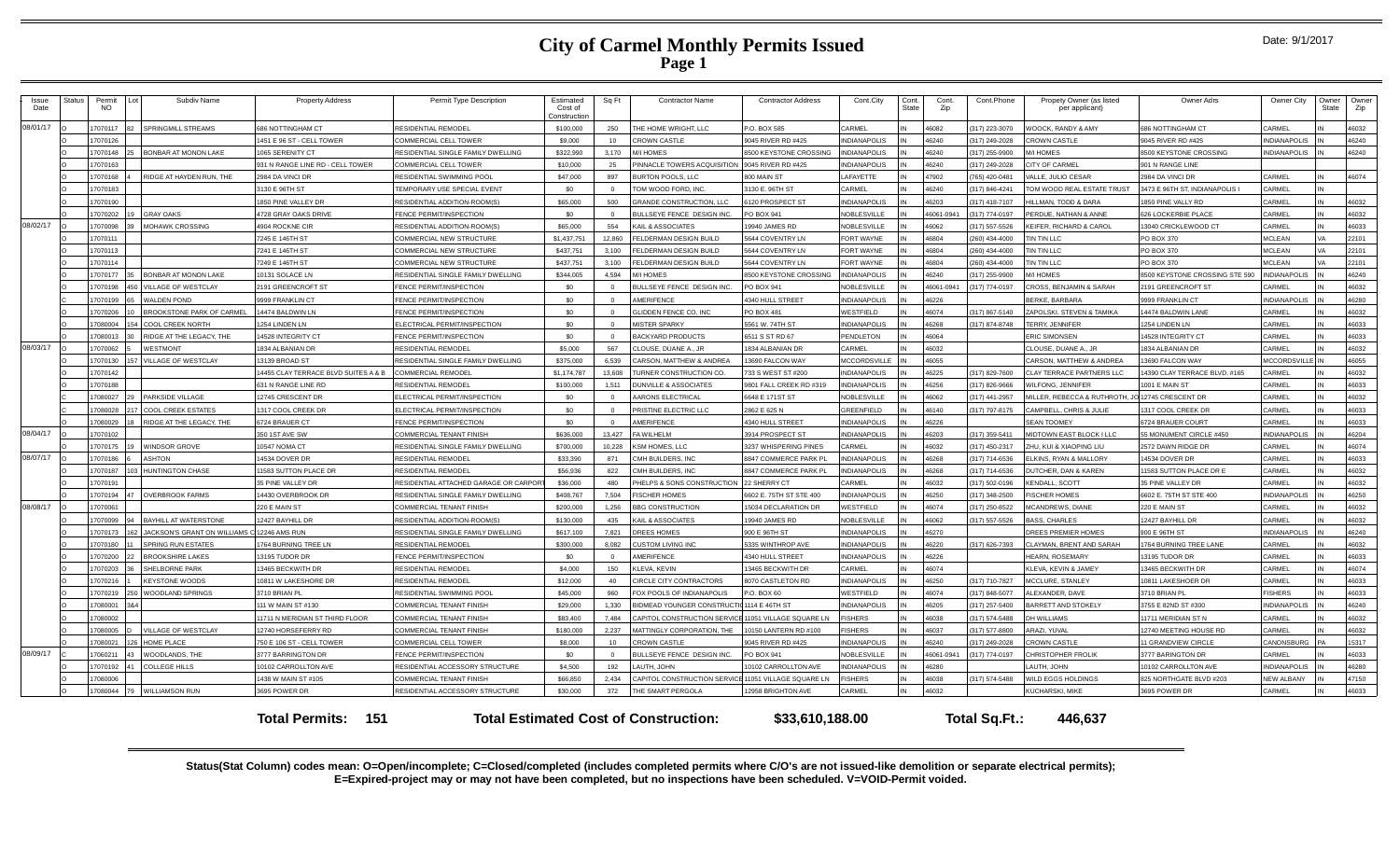|  | Date: 9/1/2017 |
|--|----------------|
|--|----------------|

| Issue<br>Date | štatu: | Permit<br><b>NO</b> | Subdiv Name                                          | <b>Property Address</b>         | Permit Type Description            | Estimated<br>Cost of<br>Construction | Sq Ft      | <b>Contractor Name</b>                              | <b>Contractor Address</b>             | Cont.City           | Cont.<br><b>State</b> | Cont.<br>Zip | Cont.Phone    | Propety Owner (as listed<br>per applicant) | Owner Adrs                    | Owner City          | ) wner<br>State | Owner<br>Zip |
|---------------|--------|---------------------|------------------------------------------------------|---------------------------------|------------------------------------|--------------------------------------|------------|-----------------------------------------------------|---------------------------------------|---------------------|-----------------------|--------------|---------------|--------------------------------------------|-------------------------------|---------------------|-----------------|--------------|
| 08/09/17.     |        | 7080048<br>153      | <b>LAUREL LAKES</b>                                  | 2442 BURNHAM WALK               | FENCE PERMIT/INSPECTION            | \$0                                  |            | K & M FENCE                                         | 1615 WEST EDGEWOOD AVE                | <b>INDIANAPOLIS</b> |                       | 46217        |               | <b>HOMAS LAUGHNER</b>                      | 442 BURNHAM WALK              | CARMEL              |                 | 46032        |
|               |        | 7080071             | YNNWOOD                                              | 6095 CLEARVIEW DR               | LECTRICAL PERMIT/INSPECTION        | \$0                                  |            | <b>IUSTON ELECTRIC</b>                              | 2723 OLD ROMNEY RD.                   | AFAYETTE            |                       | 47909        | 765) 474-6115 | ECHT, WILLIAM J. JR                        | 095 CLEARVIEW DR              | CARMEI              |                 | 46033        |
| 08/10/17      |        | 7080015             | WOODS AT SHELBORNE. THE                              | 3323 SHELBORNE WOODS PKWY       | RESIDENTIAL SINGLE FAMILY DWELLING | \$590,000                            | 6.190      | PULTE HOMES OF INDIANA                              | 11590 N MERIDIAN ST #530              | CARMEL              |                       | 46032        | 317) 575-2350 | ULTE HOMES                                 | 1590 MERIDIAN ST N #530       | CARMEL              |                 | 46032        |
|               |        | 1080024             | NFWARK                                               | 014 OSWEGO RD                   | RESIDENTIAL SINGLE FAMILY DWELLING | \$700,000                            | 7.155      | OLD TOWN DESIGN                                     | 1132 S RANGELINE RD STE 200 CARMEL    |                     |                       | 46032        | 317) 626-8486 | <b>RAHAM, THOMAS &amp; JOAN</b>            | 034 HOLLYTHORN PL             | CARMEL              |                 | 46033        |
|               |        | <b>EA00801</b>      | INE LAKE ESTATES                                     | 2972 TOWNE DR                   | RESIDENTIAL SWIMMING POOL          | \$50,000                             | 2.120      | PERMA-GLASS POOLS                                   | 5245 ELMWOOD AVE                      | NDIANAPOLIS         |                       | 46203        | 17) 782-9956  | ROSSEN, KIRK                               | 972 TOWNE DR                  | CARMEL              |                 | 46032        |
|               |        | 0800801             | ACKSON'S GRANT ON WILLIAMS C 534 DYLAN DR            |                                 | RESIDENTIAL SINGLE FAMILY DWELLING | \$550,000                            | 5.555      | WEDGEWOOD BUILDING CO., LLO                         | 32 1ST ST NE                          | <b>CARMEL</b>       |                       | 46032        | 317) 669-6315 | <b><i>NEDGEWOOD BUILDING CO., LLC</i></b>  | 32 1ST ST NE                  | CARMEL              |                 | 46032        |
|               |        | 080075              | <b>WORTHINGTON ESTATES</b>                           | 4300 WHITWORTH DR               | <b>ENCE PERMIT/INSPECTION</b>      | \$0                                  |            | <b>MERIFENCE</b>                                    | 4340 HULL STREET                      | <b>NDIANAPOLIS</b>  |                       | 16226        |               | <b>MARY LYNN WEBSTER</b>                   | <b>4300 WHITWORTH DRIVE</b>   | CARMEL              |                 | 46033        |
|               |        | 080076              | <b>BROOKSHIRE</b>                                    | 12530 WINDSOR DF                | <b>ENCE PERMIT/INSPECTION</b>      | \$0                                  | $\Omega$   | DRAPER CONSTRUCTION CO                              | 302 W 92ND ST                         | <b>NDIANAPOLIS</b>  |                       | 46260        |               | STEPHANIE & BRAD FRITZ                     | 2530 WINDSOR DR               | CARMEL              |                 | 46033        |
|               |        | 7080078             | <b>VILLAGE OF WESTCLAY</b>                           | 2709 MOONSEED DRIVE             | <b>ENCE PERMIT/INSPECTION</b>      | \$0                                  |            | <b>IULLSEYE FENCE DESIGN INC.</b>                   | PO BOX 941                            | <b>VOBLESVILLE</b>  |                       | 46061-0941   | 317) 774-0197 | <b>PATRICK MEYER</b>                       | 2709 MOONSEED DR              | CARMEI              |                 | 46032        |
|               |        | 7080079             | WOODS AT SHELBORNE. THE                              | 3364 SHELBORNE WOODS PKWY       | FENCE PERMIT/INSPECTION            | \$0                                  | $\sqrt{2}$ | AMERIFENCE                                          | 4340 HULL STREET                      | NDIANAPOLIS         |                       | 46226        |               | <b>ICKY &amp; CATHY HEATH</b>              | 3364 SHELBORNE WOODS PARKWAY  | CARMEL              |                 | 46032        |
|               |        | 7080080             | <b>FOSTER GROVE</b>                                  | 3166 BROOKSHIRE PKWY            | ELECTRICAL PERMIT/INSPECTION       | \$0                                  | $\Omega$   | <b>DOWDY ELECTRIC</b>                               | 4302 S POST RD                        | NDIANAPOLIS         |                       | 46239        | 317) 255-1130 | <b>ARRINGTON, TRICIA</b>                   | 3166 BROOKSHIRE PARKWAY       | <b>ARMEL</b>        |                 | 46033        |
| 08/11/17      |        | 7040131             |                                                      | 351 MONON BLVD                  | COMMERCIAL NEW STRUCTURE           | \$3,750,000                          | 13,380     | <b>FAWILHELM</b>                                    | 3914 PROSPECT ST                      | <b>INDIANAPOLIS</b> |                       | 46203        | 317) 359-5411 | <b>IIDTOWN EAST BLOCK I LLC</b>            | 5 MONUMENT CIRCLE #450        | <b>INDIANAPOLIS</b> |                 | 46204        |
|               |        | 7050264             |                                                      | 0521 HUSSEY LN                  | DEMOLITION                         | \$0                                  |            | CASEY-BERTRAM CONSTRUCTION                          | 5780 E 25TH ST                        | <b>INDIANAPOLIS</b> |                       | 46218        | 317) 546-3366 | CHUMACHER, JIM & AMY                       | 0521 HUSSEY LANE              | CARMEL              |                 | 46032        |
|               |        | 17080019            | <b>LONG BRANCH ESTATES</b>                           | 3856 BRANCH CREEK CT            | RESIDENTIAL DECK ADDITION          | \$12,000                             | 470        | BACKYARD ENTERPIRSES INCE                           | 3856 BRANCH CREEK CT                  | ZIONSVILLE          |                       | 46077        | 317) 501-3592 | <b>IELENCHUK, FRED P</b>                   | 3856 BRANCH CREEK CT          | ZIONSVILLE          |                 | 46077        |
|               |        | 7080030             | BONBAR AT MONON LAKE                                 | 10146 SOLACE LN                 | RESIDENTIAL SINGLE FAMILY DWELLING | \$262,285                            | 2.898      | M/I HOMES                                           | 8500 KEYSTONE CROSSING                | <b>NDIANAPOLIS</b>  |                       | 46240        | 317) 255-9900 | <b>I/I HOMES</b>                           | 500 KEYSTONE CROSSING STE 590 | <b>INDIANAPOLIS</b> |                 | 46240        |
|               |        | 7080063             | <b>UNRISE ON THE MONON</b>                           | 9859 WINDSONG LN                | RESIDENTIAL SINGLE FAMILY DWELLING | \$375,000                            | 4,122      | OLD TOWN DESIGN                                     | 1132 S RANGELINE RD STE 200 CARMEL    |                     |                       | 46032        | 17) 626-8486  | AULFIELD, SANDRA L                         | 11 E CHESTNUT ST UNIT 26-J    | CHICAGO             |                 | 60611        |
|               |        | 7080068             | ACKSON'S GRANT ON WILLIAMS C 523 JACKSONS GRANT BLVD |                                 | RESIDENTIAL SINGLE FAMILY DWELLING | \$475,000                            | 5.049      | <b>ILD TOWN DESIGN</b>                              | 1132 S RANGELINE RD STE 20            | CARMEL              |                       | 46032        | 17) 626-8486  | <b>FFCH. JERRY &amp; DIANE</b>             | 23 JACKSONS GRANT BLVD        | <b>ARMEI</b>        |                 | 46032        |
|               |        | 7080082             |                                                      | 1794 E 136TH ST                 | ELECTRICAL PERMIT/INSPECTION       | \$0                                  | $\Omega$   | MORPHEY CONSTRUCTION, INC                           | 1499 N SHERMAN DR                     | <b>NDIANAPOLIS</b>  |                       | 46201        | 317) 356-9250 | <b>ITY OF CARMEL</b>                       | CIVIC SOUARE                  | CARMEL              |                 | 46032        |
|               |        | 7080083             |                                                      | 660 NF FIRST AVE                | FLECTRICAL PERMIT/INSPECTION       | SO <sub>2</sub>                      | $\Omega$   | <b>JONES, STEVE</b>                                 | 11452 N COUNTY RD 800W                | <b>JONROVIA</b>     |                       | 46157        | 17) 771-8374  | DEN. LAURIE                                | 60 1ST AVE NE                 | CARMEL              |                 | 46032        |
| 08/14/17      |        | 7070150             |                                                      | 550 CONGRESSIONAL BLVD #300     | COMMERCIAL TENANT FINISH           | \$100,000                            | 2.950      | SMITH, J.B.                                         | 218 W. 43RD ST.                       | <b>NDIANAPOLIS</b>  |                       | 46208        | 317) 507-8336 | 50 CONGRESSIONAL BLVD                      | 550 CONGRESSIONAL BLVD        | CARMEL              |                 | 46032        |
|               |        | 7080007             | <b>DAK TREE</b>                                      | 1612 OAK TREE WAY               | RESIDENTIAL REMODEI                | \$54.522                             | 126        | ASE DESIGN/REMODELING                               | 99 E CARMEL DR., STE 100              | <b>CARMEL</b>       |                       | 46032        | 17) 846-2600  | <b>IMSEY, DEAN &amp; CAROLE</b>            | 1612 OAK TREE WAY             | CARMEL              |                 | 46032        |
|               |        | 7080011             | HARVEY B STOUT                                       | 036 S RANGE LINE RD             | COMMERCIAL TENANT FINISH           | \$2,000,000                          | 33,000     | MEYER & NAJEM INC                                   | 11787 LANTERN RD                      | <b>ISHERS</b>       |                       | 46038        | 317) 577-0007 | ZETA TAU ALPHA FRATERNITY                  | 3450 FOUNDERS ROAD            | <b>INDIANAPOLIS</b> |                 | 46268        |
|               |        | 7080016             |                                                      | 11180 WESTFIELD BLVD            | RESIDENTIAL REMODEI                | \$12,500                             | 70         | ROSEWOOD INC                                        | 1226 ROWIN ROAD                       | <b>INDIANAPOLIS</b> |                       | 46220        |               | <b>AZEL, KRISTEN</b>                       | 1180 WESTFIELD BLVD           | CARMEL              |                 | 46032        |
|               |        | 7080023             |                                                      | 1590 N MERIDIAN ST #610         | COMMERCIAL TENANT FINISH           | \$119,830                            | 4,121      | LDERSON COMMERCIAL GROUF                            | 425 W SOUTH ST #100                   | <b>INDIANAPOLIS</b> |                       | 46225        | 317) 889-3800 | IDELITY OFFICE BLDG II, LP                 | 1711 N PENNSYLVANIA ST, #200  | CARMEL              |                 | 46032        |
|               |        | 7080046             | WESTMONT                                             | 656 GOTLAND DR                  | RESIDENTIAL SWIMMING POOL          | \$48,000                             | 700        | PREMIER EXCAVATION AND CONS                         | 10018 N CO R 675 E                    | ROACHDALE           |                       | 46172        | 765) 719-0384 | <b>IEK. MICHELLI</b>                       | 656 GOTLAND DRIVE             | CARMEL              |                 | 46032        |
|               |        | 7080050             |                                                      | 3500 W 106 ST                   | <b>EMPORARY USE SPECIAL EVENT</b>  | \$0                                  | $\Omega$   | HENDRICKS, MICHAEL                                  | 662 DOGWOOD CT                        | NOBLESVILLE         |                       | 46062        |               | HOLY TRINITY INC.(GRK.ORTH.CH)             | 500 W. 106TH ST.              | CARMEL              |                 | 46032        |
|               |        | 7080094             | <b>WESTON RIDGE</b>                                  | 3701 SUMTER WAY                 | FENCE PERMIT/INSPECTION            | \$0                                  | $\Omega$   | <b>BULLSEYE FENCE DESIGN INC.</b>                   | <b>PO BOX 941</b>                     | NOBLESVILLE         |                       | 46061-094    | 317) 774-0197 | <b>GALLE, RICK &amp; TINA</b>              | 701 SUMTER WAY                | CARMEL              |                 | 46032        |
| 08/15/17      |        | 7080025             | <b>SADDLE CREEK</b>                                  | <b>1572 CHARITY CHASE DR</b>    | RESIDENTIAL ADDITION-ROOM(S)       | \$347                                | 75,000     | CUSTOM DESIGN HOMES, INC                            | PO BOX 4221                           | CARMEL              |                       | 46082        | 317) 507-7087 | MOLIN, RICHARD M & DEBRAK                  | 572 CHARITY CHASE DR          | CARMEL              |                 | 46074        |
|               |        | 7080065             |                                                      | <b>438 W MAIN ST SUITE A</b>    | WALL SIGN PERMANENT                | \$0                                  | 64         | <b>SIGN BY DESIGN</b>                               | P.O. BOX 691                          | <b>ZIONSVILLE</b>   |                       | 46077        | 317) 876-7900 | ENNSYLVANIA WAY ASSOCIATES                 | 6100 W 96TH ST STE 150        | <b>INDIANAPOLIS</b> |                 | 46278        |
|               |        | 7080066             |                                                      | 1438 W MAIN ST SUITE A          | <b>WALL SIGN PERMANENT</b>         | \$0                                  | 64         | <b>SIGN BY DESIGN</b>                               | P.O. BOX 691                          | <b>ZIONSVILLE</b>   |                       | 46077        | 317) 876-7900 | ENNSYLVANIA WAY ASSOCIATES                 | 6100 W 96TH ST STE 150        | <b>INDIANAPOLIS</b> |                 | 46278        |
|               |        | 7080067             |                                                      | <b>438 W MAIN ST SUITE A</b>    | <b>SROUND SIGN PERMANENT</b>       | \$0                                  |            | <b>SIGN BY DESIGN</b>                               | P.O. BOX 691                          | <b>7IONSVILLE</b>   |                       | 46077        | 317) 876-7900 | <b>ENNSYLVANIA WAY ASSOCIATES</b>          | 6100 W 96TH ST STE 150        | <b>INDIANAPOLIS</b> |                 | 46278        |
|               |        | 8010801             | <b>HARROWGATE</b>                                    | 806 ALWYNE RD                   | <b>ENCE PERMIT/INSPECTION</b>      | \$0                                  |            | AWARDS FENCE                                        | 20951 RIVERWOOD AVE                   | <b>VOBLESVILLE</b>  |                       | \$6062       |               | <b>RYAN RULLER</b>                         | 06 ALWYNE RD                  | CARMEL              |                 | 46032        |
|               |        | 7080107             | <b>BRIARWOOD</b>                                     | 174 BRIARWOOD TRL               | <b>ENCE PERMIT/INSPECTION</b>      | SO                                   | $\sqrt{2}$ | AMERIFENCE                                          | 4340 HULL STREET                      | INDIANAPOLIS        |                       | 46226        |               | LEXANDER & PAULA KALBOUSS                  | 5174 BRIARWOOD TRAIL          | CARMEL              |                 | 46033        |
| 08/16/17      |        | 070022              | <b>OVERBROOK FARMS</b>                               | 4465 PEMBERTON LAN              | RESIDENTIAL PORCH ADDITION         | \$2,500                              | 400        | NOBLE HANDYMAN                                      | 176 W LOGAN ST SUITE 140              | <b>NOBLESVILLE</b>  |                       | 46032        |               | <b><i>AUSE</i></b> , ERIK                  | 4465 PEMBERTON LN             | CARMEL              |                 | 46074        |
|               |        | 070204              | W WIEDLER'S                                          | 521 NE FIRST AVE                | <b>DEMOLITION</b>                  | \$0                                  |            | ORSEY PAVING, INC.                                  | 2102 S HARDING ST                     | <b>NDIANAPOLIS</b>  |                       | 16221        | 317) 638-9326 | <b>IOMES BY MCKENZIE INC</b>               | 631 LISBORN DR                | CARMEL              |                 | 46032        |
|               |        | 7070218             | <b>AURELWOOD</b>                                     | 954 LAURELWOOD                  | RESIDENTIAL REMODEL                | \$70,000                             | 1,086      | RMB BUILDING INC                                    | 2167 FINCHLEY RD                      | CARMEL              |                       | 46032        | 317) 587-1388 | <b>MARTIN, NICOLE</b>                      | <b>54 LAURELWOOD</b>          | CARMEL              |                 | 46032        |
|               |        | 7080056             | <b>COOL CREEK NORTH</b>                              | 820 DAYTON DR                   | RESIDENTIAL PORCH ADDITION         | \$25,000                             | 232        | RIVERS EDGE DESIGN                                  | 6150 WAHPIHANI DR                     | <b>FISHERS</b>      |                       | 46038        | 317) 748-3949 | BELL, MIKE AND KELLEY                      | 320 DAYTON DR                 | CARMEL              |                 | 46033        |
|               |        | 7080109             |                                                      | 711 1ST AVE NE                  | FENCE PERMIT/INSPECTION            | \$0                                  | $\Omega$   | RICHARD HABEGGER                                    | 711 1ST AVE NE                        | CARMEL              |                       | 46033        |               | RICHARD & DIANNE HABEGGER                  | 11 1ST AVE NE                 | CARMEL              |                 | 46032        |
|               |        | 7080115             | THE SANCTUARY AT 116TH STREET 4482 EAGLERIDGE LN     |                                 | FENCE PERMIT/INSPECTION            | \$0                                  |            | <b>GRIMME, JOHN</b>                                 | 4914 AUSTIN TR                        | ZIONSVILLE          |                       | 46077        | 317) 670-1036 | IMIT & KATRINA PATEL                       | 482 EAGLERIDGE LANE           | ZIONSVILLE          |                 | 46077        |
|               |        | 7080117             |                                                      | 707 NW FIRST AVE                | FENCE PERMIT/INSPECTION            | \$0                                  | $\Omega$   | BULLSEYE FENCE DESIGN INC.                          | PO BOX 941                            | NOBLESVILLI         |                       | 46061-094    | 317) 774-0197 | <b>OBERT MCVEY</b>                         | 07 1ST AVE NW                 | CARMEL              |                 | 46032        |
| 08/17/17      |        | 7080073             |                                                      | <b>CENTER GREEN</b>             | EMPORARY USE CONSTRUCTION FACILITY | \$0                                  | $\Omega$   | <b>BRANDT CONSTRUCTION</b>                          | 330 E ST JOSEPH ST                    | <b>NDIANPOLIS</b>   |                       | 46202        | 317) 638-3300 | ARMEL THEATER DEVELOPMENT                  | 1711 N PENNSYLVANIA PKWY #200 | CARMEL              |                 | 46032        |
|               |        | 7080120             |                                                      | N ALLEYWAY BY 12891 GRAND BLVD  | ELECTRICAL PERMIT/INSPECTION       | \$0                                  | $\Omega$   | <b>B &amp; D LIGHTING</b>                           | 5635 HICKORY RD                       | NDIANAPOLIS         |                       | 46239        | 317) 414-8056 | ALATLANTIC HOMES                           | 025 N RIVER RD                | <b>INDIANAPOLI</b>  |                 | 46240        |
| 08/18/17      |        | 080045              | 00 VILLAGE OF WESTCLAY                               | 2870 HAYNE STREET               | RESIDENTIAL DECK ADDITION          | \$5,000                              | 324        | <b>3JH CONTRACTING</b>                              | PO BOX 2329                           | <b>NDIANAPOLIS</b>  |                       | 46206        | 17) 489-5701  | ATEL, ASMITA                               | <b>870 HAYNE ST</b>           | CARMEI              |                 | 46032        |
|               |        | 7080054             | 2 VILLAGE OF WESTCLAY                                | 894 HAYNE ST                    | <b>RESIDENTIAL REMODEL</b>         | \$26,162                             | 941        | CMH BUILDERS INC                                    | 8847 COMMERCE PARK PLACE INDIANAPOLIS |                     |                       | 46268        | 317) 714-6536 | <b>KRAMM, LUCAS &amp; REBECCA</b>          | 894 HAYNE ST                  | CARMEL              |                 | 46032        |
|               |        | 7080084             | RIDGE AT THE LEGACY. THE                             | 4410 ARNETT DR                  | RESIDENTIAL PORCH ADDITION         | \$12,000                             | 192        | NR COMPANIES. INC.                                  | 15266 HERRIMAN BLVD                   | <b>VOBLESVILLE</b>  |                       | 08064        |               | <b>RAHAM COLLEEN</b>                       | 4410 ARNETT DR                | CARMEI              |                 | 46033        |
|               |        | 1000807             | PARKWOOD CROSSING                                    | 350 96TH ST E - 2ND & 3RD FLOOR | COMMERCIAL TENANT FINISH           | \$18,900                             | 358        | APITOL CONSTRUCTION SERVICE 11051 VILLAGE SQUARE LN |                                       | <b>FISHERS</b>      |                       | 46038        | 317) 574-5488 | <b>IBERTY PARKWOOD CROSSING L</b>          | P.O. BOX 40509                | <b>INDIANAPOLIS</b> |                 | 46240        |
|               |        | 7080095             | THE GROVE AT THE LEGACY                              | 7210 CHERRY CREEK BLVD          | RESIDENTIAL TOWNHOME               | \$323,340                            | 3.300      | PYATT BUILDERS                                      | 168 W CARMEL DR                       | CARMEL              |                       | 46033        | 317) 937-9223 | M DEVELOPMENT HOLDINGS                     | 68 W CARMEL DR                | CARMEL              |                 | 46032        |
|               |        |                     |                                                      |                                 |                                    |                                      |            |                                                     |                                       |                     |                       |              |               |                                            |                               |                     |                 |              |

**Total Permits: Total Estimated Cost of Construction: \$33,610,188.00 151 Total Sq.Ft.: 446,637**

**Status(Stat Column) codes mean: O=Open/incomplete; C=Closed/completed (includes completed permits where C/O's are not issued-like demolition or separate electrical permits); E=Expired-project may or may not have been completed, but no inspections have been scheduled. V=VOID-Permit voided.**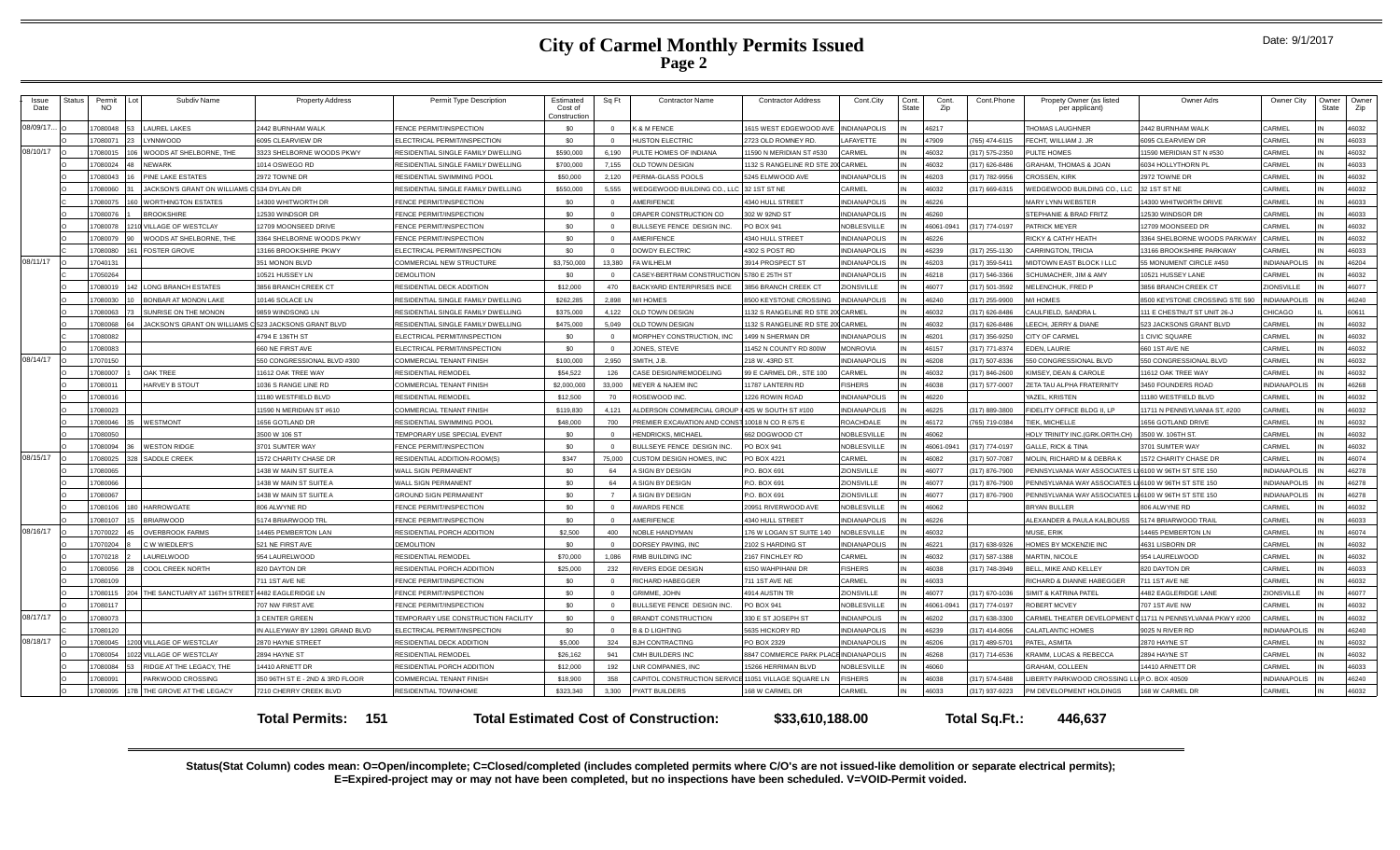| Issue<br>Date | Status | Permit<br>NO. | Subdiv Name                                | <b>Property Address</b>            | Permit Type Description               | Estimated<br>Cost of<br>Construction | Sq Ft    | <b>Contractor Name</b>                           | <b>Contractor Address</b> | Cont.City           | Cont.<br>State | Cont.<br>Zip | Cont.Phone     | Propety Owner (as listed<br>per applicant)      | Owner Adrs                               | Owner City               | Owner<br>State | Owner<br>Zip |
|---------------|--------|---------------|--------------------------------------------|------------------------------------|---------------------------------------|--------------------------------------|----------|--------------------------------------------------|---------------------------|---------------------|----------------|--------------|----------------|-------------------------------------------------|------------------------------------------|--------------------------|----------------|--------------|
| 08/18/17.     |        | 17080098      | HE GROVE AT THE LEGACY                     | 212 CHERRY CREEK BLVD              | <b>RESIDENTIAL TOWNHOME</b>           | \$326,490                            | 2,672    | <b>PYATT BUILDERS</b>                            | 68 W CARMEL DR            | CARMEL              |                | 46033        | 317) 937-9223  | PM DEVELOPMENT HOLDINGS                         | <b>68 W CARMEL DR</b>                    | CARMEL                   |                | 46032        |
|               |        | 17080099      | ASS ESTATES                                | 1489 MONTOYA DR                    | RESIDENTIAL REMODEL                   | \$4,000                              | 1.159    | <b>SGARI, SAID</b>                               | 1489 MONTOYA DR           | ZIONSVILLE          |                | 46077        |                | <b>ASGARI, SAID</b>                             | 1489 MONTOYA DR                          | <b>IONSVILLE</b>         |                | 46077        |
| 08/21/17      |        | 17080057      | SADDLEBROOK AT SHELBORNE                   | 1974 COPPERFIELD DR                | <b>FENCE PERMIT/INSPECTION</b>        | so.                                  |          | <b>GLIDDEN FENCE CO. INC</b>                     | <b>O BOX 481</b>          | WESTFIELD           |                | 46074        | 317) 867-5140  | DANDAMUDI, GOPI & NEHAL                         | 1974 COPPERFIELD DR                      | ARMEI                    |                | 46032        |
|               |        | 17080110      |                                            | <b>GENTER GREEN - ICE RINK</b>     | COMMERCIAL ACCESSORY STRUCTURE        | \$4,266,000                          | 37,000   | <b>BRANDT CONSTRUCTION</b>                       | 330 E ST JOSEPH ST        | <b>INDIANPOLIS</b>  |                | 46202        | (317) 638-3300 | CARMEL THEATER DEVELOPMENT                      | 11711 N PENNSYLVANIA PKWY #200           | CARMEL                   |                | 46032        |
| 08/22/17      |        | 17070181      |                                            | 30 3RD AVE NW                      | RESIDENTIAL ATTACHED GARAGE OR CARPOR | \$178,295                            | 1.400    | <b>CUSTOM LIVING INC</b>                         | 335 WINTHROP AVE          | <b>INDIANAPOLIS</b> |                | 46220        | (317) 626-7393 | CORNE, MICHAEL                                  | 130 THIRD AVE NW                         | ARMEL                    |                | 46032        |
|               |        | 17080101      | <b>CROOKED STICK WEST</b>                  | 0829 THUNDERBIRD DR                | RESIDENTIAL SWIMMING POOL             | \$35,000                             | 132      | TERRY POOL CO. INC                               | 0350 N MICHIGAN RD        | CARMEL              |                | 46032        | (317) 872-2502 | COHEN, NATHAN & ANA                             | 0829 THUNDERBIRD DR                      | CARMEL                   |                | 46032        |
|               |        | 17080145      | SADDLE CREEK                               | 4068 MAGIC STALLION DR             | FENCE PERMIT/INSPECTION               | \$0                                  | $\Omega$ | BULLSEYE FENCE DESIGN INC.                       | O BOX 941                 | NOBLESVILLE         |                | 16061-0941   | 317) 774-0197  | SCHUETZ, SCOTT & KATHLEEN                       | 4068 MAGIC STALLION DR                   | <b>ARMEL</b>             |                | 46032        |
| 08/23/17      |        | 17070018      |                                            | CENTER GREEN #200                  | COMMERCIAL REMODEL                    | \$275,000                            | 4,171    | CTI CONSTRUCTION LLC                             | 016 3RD AVE SW #200       | CARMEL              |                | 16032        | 317) 573-6052  | CARMEL REDVELOPMENT COMMISS 30 W MAIN ST #220   |                                          | <b>ARMEL</b>             |                | 46032        |
|               |        | 17080017      |                                            | 0590 N MERIDIAN ST                 | COMMERCIAL REMODEL                    | \$850,000                            | 8.725    | HAGERMAN CONSTRUCTION CORF 10315 ALLISONVILLE RD |                           | <b>FISHERS</b>      |                | 46038        | (317) 577-6836 | ASCENSION                                       | 0330 N MERIDIAN ST #400                  | <b>NDIANAPOLIS</b>       |                | 46290        |
|               |        | 17080151      |                                            | 0905 WESTFIELD BLVD                | ELECTRICAL PERMIT/INSPECTION          | ടറ                                   | $\Omega$ | FRYE ELECTRIC                                    | 0834 E. U.S. HIGHWAY 36   | <b>LAINFIELD</b>    |                | 46123        | 317) 271-1099  | MACDONALD, RUSS & JEAN                          | 0905 WESTFIELD BLVD                      | <b>INDIANAPOLIS</b>      |                | 46280        |
| 08/24/17      |        | 17070146      | NORTHWOOD HILLS                            | 1833 WESTWOOD DF                   | RESIDENTIAL SINGLE FAMILY DWELLING    | \$215,000                            | 5.160    | <b>SUNDAY CORPORATION</b>                        | 340 TESTIMONY AVENUE      | CARMEL              |                | 46033        |                | <b>ZHURAVLEV, SERGEL&amp; ELENA</b>             | 7340 TESTIMONY AVE 2D                    | <b>CARMEL</b>            |                | 46033        |
|               |        | 17070184      | <b>ILLAGE OF WESTCLAY</b>                  | 035 RHETTSBURY ST                  | RESIDENTIAL DECK ADDITION             | \$3,000                              | 189      | THE CARPENTER'S SON LLC                          | 165 OTIS AVE STE 228      | <b>INDIANAPOLIS</b> |                | 46216        | (317) 348-1769 | <b>COUGHLIN, PATRICK</b>                        | <b>2035 RHETTSBURY ST</b>                | CARMEL                   |                | 46032        |
|               |        | 17080018      | SADDLE CREEK                               | 122 MUSTANG CHSE DR                | <b>RESIDENTIAL PORCH ADDITION</b>     | \$17,500                             | 256      | PENZES CONSTRUCTION                              | 1964 RIVER RD.            | CARMEL              |                | 46033        | 317) 846-7358  | SYED, TASHEER & GULREZ                          | 122 MUSTANG CHASE DR                     | CARMEL                   |                | 46074        |
|               |        | 17080062      |                                            | 385 CITY CENTER DR #200            | COMMERCIAL TENANT FINISH              | \$634,539                            | 9.667    | SIGNATURE CONSTRUCTION, L                        | 20 THIRD AVE SW           | CARMEL              |                | 46032        | (317) 817-0360 | PEDCOR INVESTMENTS, LLC                         | 888 KEYSTONE CROSSING #900               | <b>INDIANAPOLIS</b>      |                | 46240        |
|               |        | 17080069      | <b>MOHAWK CROSSING</b>                     | 2925 HARRISON DR                   | RESIDENTIAL REMODEL                   | \$104,000                            | 2,956    | <b>BOOHER REMODELING</b>                         | 840 W 71ST ST             | <b>INDIANAPOLIS</b> |                | 46278        | 317) 852-5546  | DOWNER, CHRISTOPHER & LEAH                      | 2925 HARRISON DR                         | ARMEI                    |                | 46033        |
|               |        | 17080070      | <b>GUILFORD PARK</b>                       | 1537 SCHEEL LN                     | RESIDENTIAL REMODEL                   | \$32,000                             | 132      | <b>BOOHER REMODELING</b>                         | 840 W 71ST ST             | <b>INDIANAPOLIS</b> |                | 46278        | 317) 852-5546  | <b>GRIBBLE, CHERYL</b>                          | 1537 SCHEEL LN                           | <b>ARMEL</b>             |                | 46032        |
|               |        | 17080167      |                                            | 825 W 116 ST                       | <b>TEMPORARY USE SPECIAL EVENT</b>    | SO.                                  |          | CLASSIC RENTAL                                   | 333 F 86TH ST             | NDIANAPOLIS         |                | 16240        | 317) 253-0586  | JNIVERSITY HIGH SCHOOL OF INDIA 2825 W 116TH ST |                                          | ARMEI                    |                | 46032        |
| 08/25/17      |        | 17080086      | <b>IACKSON'S GRANT ON WILLIAMS (</b>       | 12240 AMS RUN                      | RESIDENTIAL SINGLE FAMILY DWELLING    | \$595,900                            | 6,171    | DREES PREMIER HOMES                              | 900 E 96TH ST             | <b>INDIANAPOLIS</b> |                | 46240        | (317) 347-7300 | DREES PREMIER HOMES                             | 900 E 96TH ST                            | <b>INDIANAPOLIS</b>      |                | 46240        |
|               |        | 17080092      | COPPERWOOD                                 | 011 ARROWWOOD DF                   | RESIDENTIAL ADDITION-ROOM(S)          | \$30,000                             | 288      | MCDUFFEE, DELORES                                | 011 ARROWWOOD DR          | CARMEL              |                | 46033        |                | MCDUFFEE, DELORES                               | 011 ARROWWOOD DF                         | ARMEL                    |                | 46033        |
|               |        | 17080104      | <b>SUTTON PLACE</b>                        | 532 ROYAL BLVD                     | <b>RESIDENTIAL REMODEL</b>            | \$38,000                             | 258      | CASE DESIGN/REMODELING                           | 9 E CARMEL DR., STE 100   | CARMEL              |                | 46032        | 317) 846-2600  | HEDGE, VIDYADHAR                                | 2532 ROYAL BLVD                          | CARMEL                   |                | 46032        |
|               |        | 17080113      | WESTMONT                                   | 835 JUTLAND DR                     | RESIDENTIAL REMODEL                   | \$12,000                             | 853      | <b>GRANDE &amp; GRANDE</b>                       | 125 PROSPECT ST.          | <b>INDIANAPOLIS</b> |                | 46203        | (317) 523-1117 | GUERRA MATTEO & MARIA                           | 835 JUTLAND DR                           | CARMEL                   |                | 46032        |
| 08/28/17      |        | 17080077      | <b>SIMEON HAWKINS</b>                      | 130 1ST ST NW                      | <b>DEMOLITION</b>                     | SO.                                  | $\Omega$ | NORTHRIDGE CONSTRUCTION                          | O BOX 823                 | WESTFIELD           |                | 46074        | 513) 276-3684  | DUNLEVY, LUKE & ERIN                            | 975 HAWTHORN DR                          | CRAMEL                   |                | 46033        |
|               |        | 17080119      | VILLAGE OF WESTCLAY                        | 378 FINCHLEY RD                    | RESIDENTIAL SINGLE FAMILY DWELLING    | \$650,000                            | 6.039    | SHAFFER ENTERPRISES                              | O. BOX 374                | <b>ZIONSVILLE</b>   |                | 46077        | 317) 702-3467  | SHAFFER ENTERPRISES OF INDIAN 825 W PINE STREET |                                          | <b>IONSVILLE</b>         |                | 46077        |
|               |        | 17080122      | MAPLE ACRES                                | 3430 E 136 ST                      | RESIDENTIAL ACCESSORY STRUCTURE       | \$6,100                              | 192      | RANIAK, FRANK E                                  | 3430 E 136TH ST           | CARMEL              |                | 46033        |                | KOVEN, JOHN R                                   | 3430 136TH ST E                          | <b>ARMEL</b>             |                | 46033        |
|               |        | 17080123      |                                            | 589 LANDSBOROUGH LANE              | RESIDENTIAL SINGLE FAMILY DWELLING    | \$1,700,000                          | 13,423   | <b>DKM DEVELOPMENT, INC</b>                      | 589 LANDBOROUGH LANE      | CARMEL              |                | 46032        |                | MUEHLENBEIN, DAN                                | 2995 W 126TH ST                          | <b>CARMEL</b>            |                | 46032        |
|               |        | 17080129      | ALBANY PLACE                               | 3584 ORMOND AVE                    | RESIDENTIAL SINGLE FAMILY DWELLING    | \$583,000                            | 7.867    | DREES HOMES                                      | 900 E 96TH ST             | <b>INDIANAPOLIS</b> |                | 46270        |                | DREES HOMES                                     | 900 E 96TH ST #100                       | <b>INDIANAPOLIS</b>      |                | 46240        |
|               |        | 17080132      | <b>ALBANY PLACE</b>                        | 4301 DUFTON CT                     | RESIDENTIAL SINGLE FAMILY DWELLING    | \$600,000                            | 7.771    | DREES HOMES                                      | 900 E 96TH ST             | <b>INDIANAPOLIS</b> |                | 46270        |                | <b>DREES HOMES</b>                              | 900 E 96TH ST #100                       | <b>INDIANAPOLIS</b>      |                | 46240        |
|               |        | 17080135      | VILLAGE OF WESTCLAY                        | 12749 MEETING HOUSE RD #100 & #120 | COMMERCIAL TENANT FINISH              | \$100,000                            | 1.871    | <b>D B KLAIN CONSTRUCTION, LLC</b>               | 159 GLEBE ST #200         | CARMEL              |                | 46032        | (317) 846-9992 | <b>BRASON PROPERTIES</b>                        | 159 GLEBE ST                             | CARMEL                   |                | 46032        |
|               |        | 17080147      |                                            | 3210 E 96 ST                       | <b>TEMPORARY USE SPECIAL EVENT</b>    | \$0                                  | $\Omega$ | PENSKE CHEVROLET                                 | 210 96TH ST E             | <b>INDIANAPOLIS</b> |                | 46240        | (317) 817-0290 | YOUNG REALTY COMPANY, LP                        | 399 SHAADELAND AVE #166                  | <b>INDIANAPOLIS</b>      |                | 46250        |
|               |        | 17080148      |                                            | 4140 E 96 ST                       | <b>TEMPORARY USE SPECIAL EVENT</b>    | \$0                                  | $\Omega$ | PENSKE HONDA                                     | 140 96TH ST E             | <b>INDIANAPOLIS</b> |                | 46240        | 317) 817-0290  | PENSKE HONDA                                    | 1140 96TH ST E                           | <b>NDIANAPOLIS</b>       |                | 46240        |
|               |        | 17080170      | SPRINGMILL RIDGE                           | <b>134 SHEFFIELD CT</b>            | ELECTRICAL PERMIT/INSPECTION          | S <sub>0</sub>                       |          | MR. ELECTRIC                                     | <b>PO BOX 446</b>         | <b>LAINFIELD</b>    |                | 46105        | 317) 838-3000  | SARTINO, DON & CINDIE                           | <b>134 SHEFFIELD CT</b>                  | ARMEI                    |                | 46032        |
| 08/29/17      |        | 1706028       |                                            | <b>VORK DONE IN CLIENTS</b>        | MASSAGE THERAPIST PERMIT              | \$0                                  | $\Omega$ | HUGHES, AMY ROSE                                 | 240 WHITAKER FARMS DR     | <b>INDIANAPOLIS</b> |                | 46237        |                | SELF OWNED BUSINESSS                            | <b><i>NORK DONE IN CLIENTS HOMES</i></b> | CARMEL                   |                | 46032        |
|               |        | 17080103      | VILLAGE OF MOUNT CARMEL                    | 80 PARKVIEW CT                     | RESIDENTIAL PORCH ADDITION            | \$40,000                             | 255      | CHAMPION                                         | 435 BROOKVILLE WAY STE    | INDIANAPOLIS        |                | 46239        |                | <b>DICKERSON, NANCY</b>                         | <b>80 PARKVIEW CT</b>                    | ARMEL                    |                | 46032        |
|               |        | 17080105      | <b>ABNEY GLEN</b><br>13                    | <b>805 ABNEY POINT DR</b>          | RESIDENTIAL ACCESSORY STRUCTURE       | \$46,000                             | 440      | CASE DESIGN/REMODELING                           | 9 E CARMEL DR., STE 100   | CARMEL              |                | 46032        | (317) 846-2600 | DREES HOMES                                     | 900 E 96TH ST                            | <b>INDIANAPOLIS</b>      |                | 46240        |
|               |        | 17080121      | <b>WOODGATE</b>                            | 519 DORCHESTER PL                  | RESIDENTIAL SWIMMING POOL             | \$62,000                             | 1.402    | POOLS OF FUN                                     | 891 CLARK CREEK ROAD      | PLAINFIELD          |                | 46168        | (317) 839-3311 | ROTHENBERGER, MICHAEL & CHER                    | 1519 DORCHESTER PL                       | CARMEL                   |                | 46033        |
|               |        | 17080138      | SADDLE CREEK                               | 3913 ROYAL SADDLE DR               | PORCH AND DECK ADDITION               | \$3,500                              | 240      | CONRAD, MATT                                     | 3913 ROYAL SADDLE DR      | CARMEL              |                | 46032        | 513) 314-0233  | CONRAD, MATT & JESSICA                          | 3913 ROYAL SADDLE DR                     | CARMEL                   |                | 46032        |
|               |        | 17080175      | COPPERWOOD                                 | 532 QUEENSBOROUGH DR               | <b>FENCE PERMIT/INSPECTION</b>        | SO.                                  | $\Omega$ | <b>INKNOWN</b>                                   |                           |                     |                |              |                | <b>NOAH &amp; MEGAN SPRING</b>                  | 532 QUEENSBOROUGH DR                     | ARMEI                    |                | 46033        |
| 08/30/17      |        | 17080102      | <b>STAFFORD PLACE</b>                      | 4237 PREVAIL DR E                  | PORCH AND DECK ADDITION               | \$24,000                             | 144      | CHAMPION                                         | 435 BROOKVILLE WAY STE E  | <b>INDIANAPOLIS</b> |                | 46239        |                | HEIKAL, MOHAMED                                 | 45237 E PREVAIL DR                       | <b>ARMEL</b>             |                | 46033        |
|               |        | 1708011       | HENRY ROBERTS' HEIRS                       | 16 1ST AVE NW                      | RESIDENTIAL SINGLE FAMILY DWELLING    | \$750,000                            | 5.093    | HOMES BY MCKENZIE                                | 4631 LISBORN DR           | CARMEL              |                | 46033        |                | MALLORY, YOLANDA TRUSTEE OF                     | 13297 MOHICAN COURT                      | CARMEL                   |                | 46033        |
|               |        | 17080125      | <b>ACKSON'S GRANT ON WILLIAMS</b>          | <b>2223 AMS RUN</b>                | RESIDENTIAL SINGLE FAMILY DWELLING    | \$664,000                            | 7.423    | DREES HOMES                                      | 900 F 96TH ST             | <b>INDIANAPOLIS</b> |                | 46270        |                | DREES HOMES                                     | 900 F 96TH ST #100                       | <b>NDIANAPOLIS</b>       |                | 46240        |
|               |        | 17080130      |                                            | 4405 CLAY TERRACE BLVD #150        | <b>COMMERCIAL TENANT FINISH</b>       | \$790,000                            | 3.578    | <b>KORT BUILDERS</b>                             | 709 CASTLE PARK DR        | <b>INDIANAPOLIS</b> |                | 46256        | (317) 872-4181 | <b>WASHINGTON PRIME GROUP</b>                   | 11 MONUMENT CIRCLE #3500                 | <b>INDIANAPOLIS</b>      |                | 46204        |
|               |        | 17080133      | CHERRY CREEK ESTATES                       | 093 OSAGE DR                       | RESIDENTIAL PORCH ADDITION            | \$28,000                             | 88       | KD LANDSCAPING INC                               | 7377 LITTLE EAGLE CREEK   | WESTFIELD           |                | 46074        |                | <b>HIGHUM, MICHAEL J &amp; RONNI L</b>          | 093 OSAGE DR                             | CARMEL                   |                | 46033        |
|               |        | 17080139      |                                            | 9728 N. MICHIGAN RD                | DEMOLITION                            | \$0                                  | $\Omega$ | CASEY-BERTRAM CONSTRUCTION                       | 780 E 25TH ST             | <b>NDIANAPOLIS</b>  |                | 46218        | 317) 546-3366  | MICHIGAN RD SELF STORAGE                        | <b>800 WESTPOINT DR</b>                  | <b>INDIANAPOLIS</b>      |                | 46256        |
|               |        | 17080140      |                                            | 750 MICHIGAN RD                    | DEMOLITION                            | \$0                                  | $\Omega$ | CASEY-BERTRAM CONSTRUCTION                       | 780 E 25TH ST             | <b>INDIANAPOLIS</b> |                | 46218        | 317) 546-3366  | MICHIGAN RD SELF STORAGE                        | 800 WESTPOINT DR                         | <b>INDIANAPOLIS</b>      |                | 46256        |
|               |        | 17080149      | <b>OVERLOOK AT THE LEGACY</b>              | 4049 TRUEBLOOD LN                  | RESIDENTIAL DECK ADDITION             | \$3,500                              | 60       | UNAR CONSTRUCTION                                | 5266 HERRIMAN BLVD        | NOBLESVILLE         |                | 46060        | 317) 284-4253  | HINDERLITER, DAVID E                            | 4049 TRUEBLOOK LANE                      | NDIANAPOLIS,<br>IN 46033 |                |              |
|               |        | 17080155      | JACKSON'S GRANT ON WILLIAMS                | 510 DYLAN DR                       | RESIDENTIAL SINGLE FAMILY DWELLING    | \$466,000                            | 5,555    | VEDGEWOOD BUILDING CO., LLC 32 1ST ST NE         |                           | CARMEL              |                | 46032        | 317) 669-6315  | WEDGEWOOD                                       | 32 1ST AVE NE                            | CARMEL                   |                | 46032        |
|               |        | 17080158      | JACKSON'S GRANT ON WILLIAMS C 558 DYLAN DR |                                    | RESIDENTIAL SINGLE FAMILY DWELLING    | \$556,000                            | 6.003    | WEDGEWOOD BUILDING CO., LLC 32 1ST ST NE         |                           | CARMEL              |                | 46032        | 317) 669-6315  | WEDGEWOOD                                       | 32 1ST AVE NE                            | CARMEL                   |                | 46032        |
|               |        |               |                                            | <b>Total Permits: 151</b>          |                                       |                                      |          | <b>Total Estimated Cost of Construction:</b>     | \$33,610,188.00           |                     |                |              | Total Sq.Ft.:  | 446.637                                         |                                          |                          |                |              |

**Status(Stat Column) codes mean: O=Open/incomplete; C=Closed/completed (includes completed permits where C/O's are not issued-like demolition or separate electrical permits); E=Expired-project may or may not have been completed, but no inspections have been scheduled. V=VOID-Permit voided.**